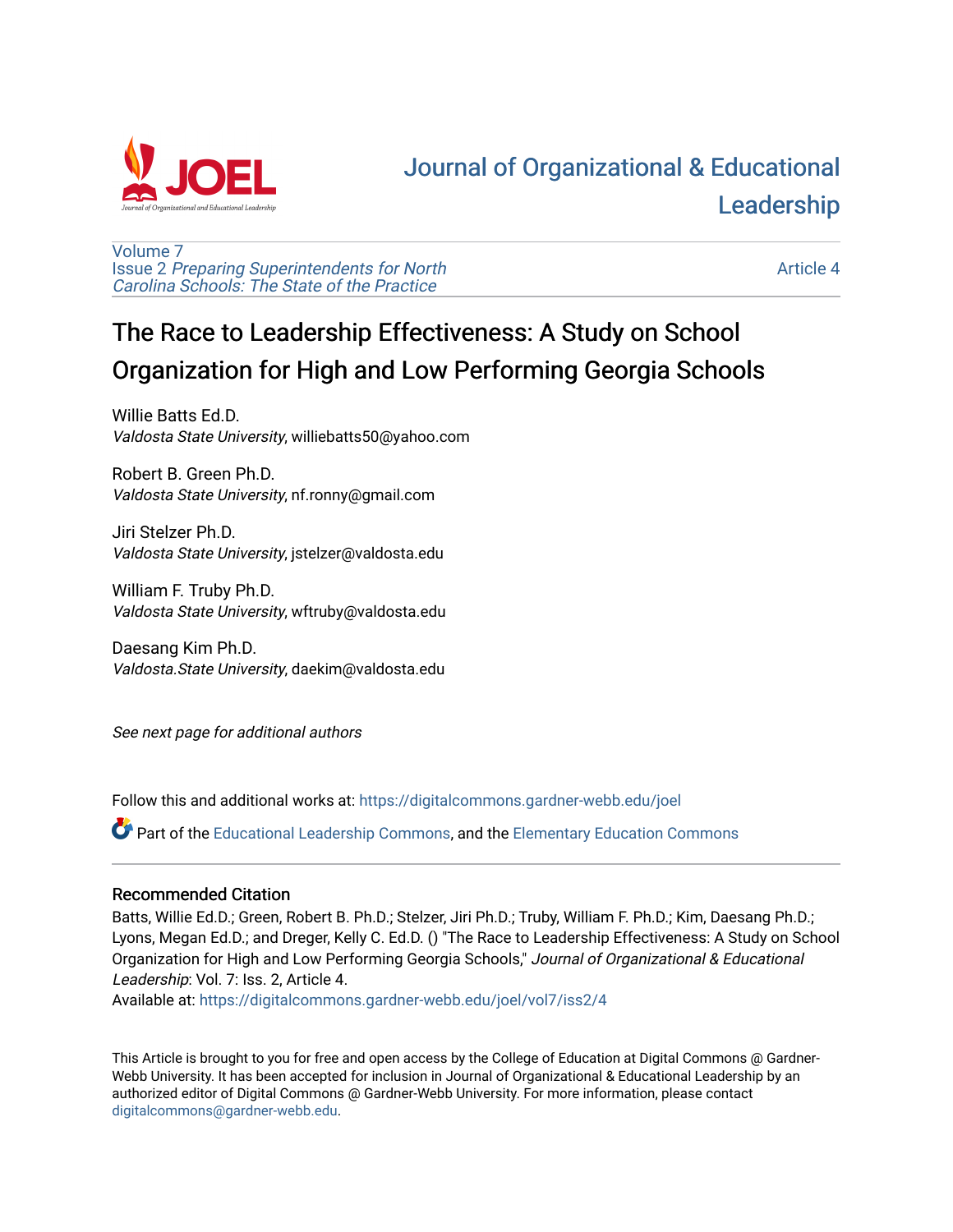## The Race to Leadership Effectiveness: A Study on School Organization for High and Low Performing Georgia Schools

#### Cover Page Footnote

Acknowledgments This article is based on a study within the 2019 dissertation of Willie Batts. The important findings from that study need to be shared because it is clear that organizational structure is likely to make a difference when it comes to performance results. From the dissertation and this article, it is possible to see current trends in research about organizational theory and future research possibilities.

#### Authors

Willie Batts Ed.D., Robert B. Green Ph.D., Jiri Stelzer Ph.D., William F. Truby Ph.D., Daesang Kim Ph.D., Megan Lyons Ed.D., and Kelly C. Dreger Ed.D.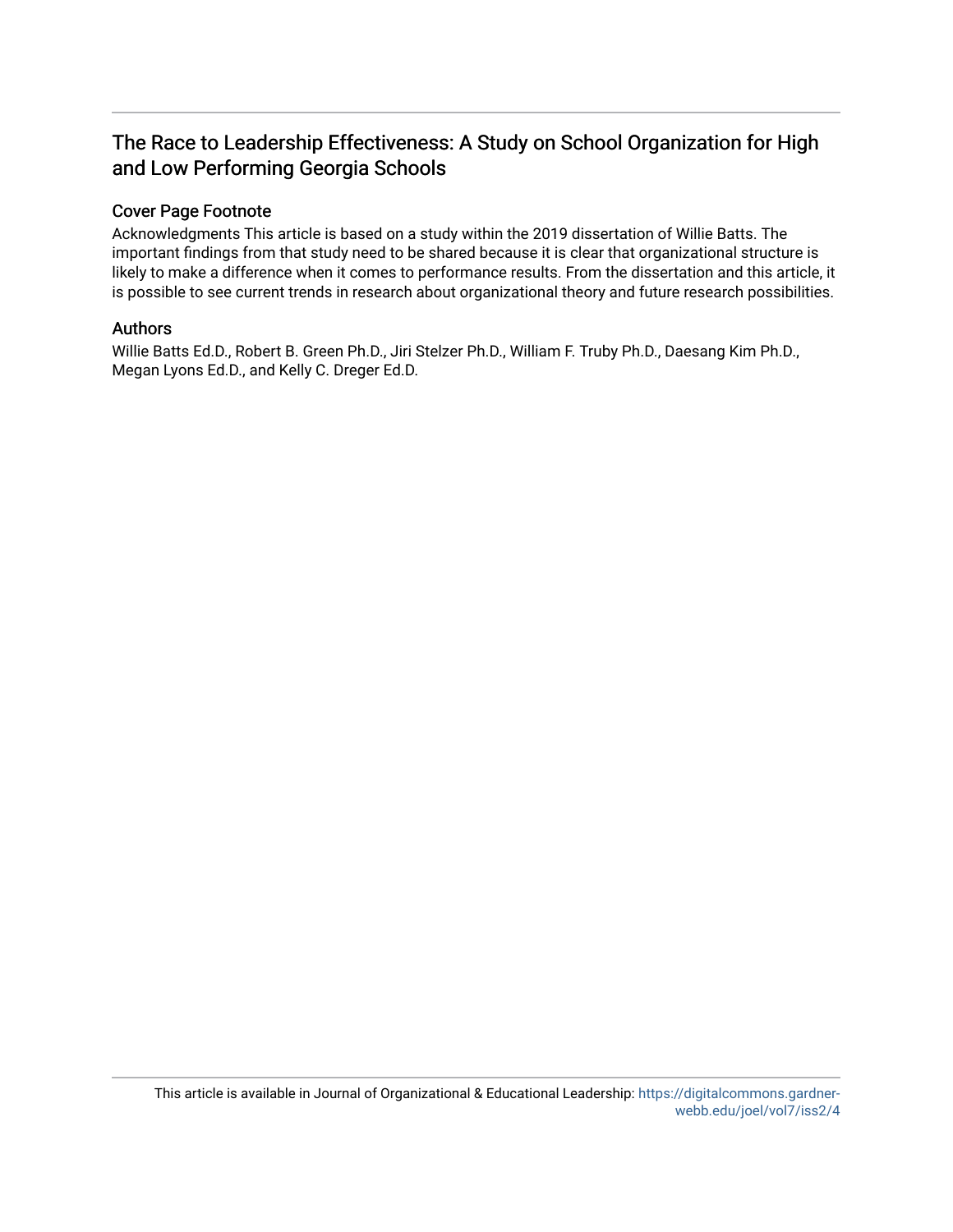## **The Race to Leadership Effectiveness: A Study on School Organization for High and Low Performing Georgia Schools**

Georgia schools, now more than ever, are sites of increased scrutiny, pressure, and funding. There is the No Child Left Behind Policy (NCLB), which has increased the amount of accountability in schools since 2001 (Yoon et al., 2007). There are the Common Core State Standards (CCSS), which help develop standards for student performance in core areas of learning (e. g., Math and Language Arts). For students to be college and career ready, there exists the College and Career Readiness Performance Index (CCRPI). This is a tool that helps to determine if students are being fully prepared each year for the next level of education in terms of content mastery, progress, closing achievement gaps, readiness, and graduation rate (Steed, 2019). On top of that, there is the Race to the Top (RTT) Initiative. This initiative was originally developed in 2009 through a 4.35 billion dollar grant under the American Recovery and Reinvestment Act (Howell & Magazinnik, 2017). RTT, when implemented on the district level, seeks to address six key areas:

- 1. Improve state capacity and supports for school improvement.
- 2. Adopt standards and assessments for college and career readiness.
- 3. Build state-level data systems for student growth and instruction.
- 4. Improve the effectiveness of teachers and principals.
- 5. Turn around schools that are known as low performing schools.
- 6. Encourage conditions for charter school success.

Even with these measures in place, it is somewhat unclear the relationship between what is found in these initiatives and what is found in performance-based outcomes (Dragoset et al., 2016). What is seen today, especially in Georgia schools, is not keeping up with the expectations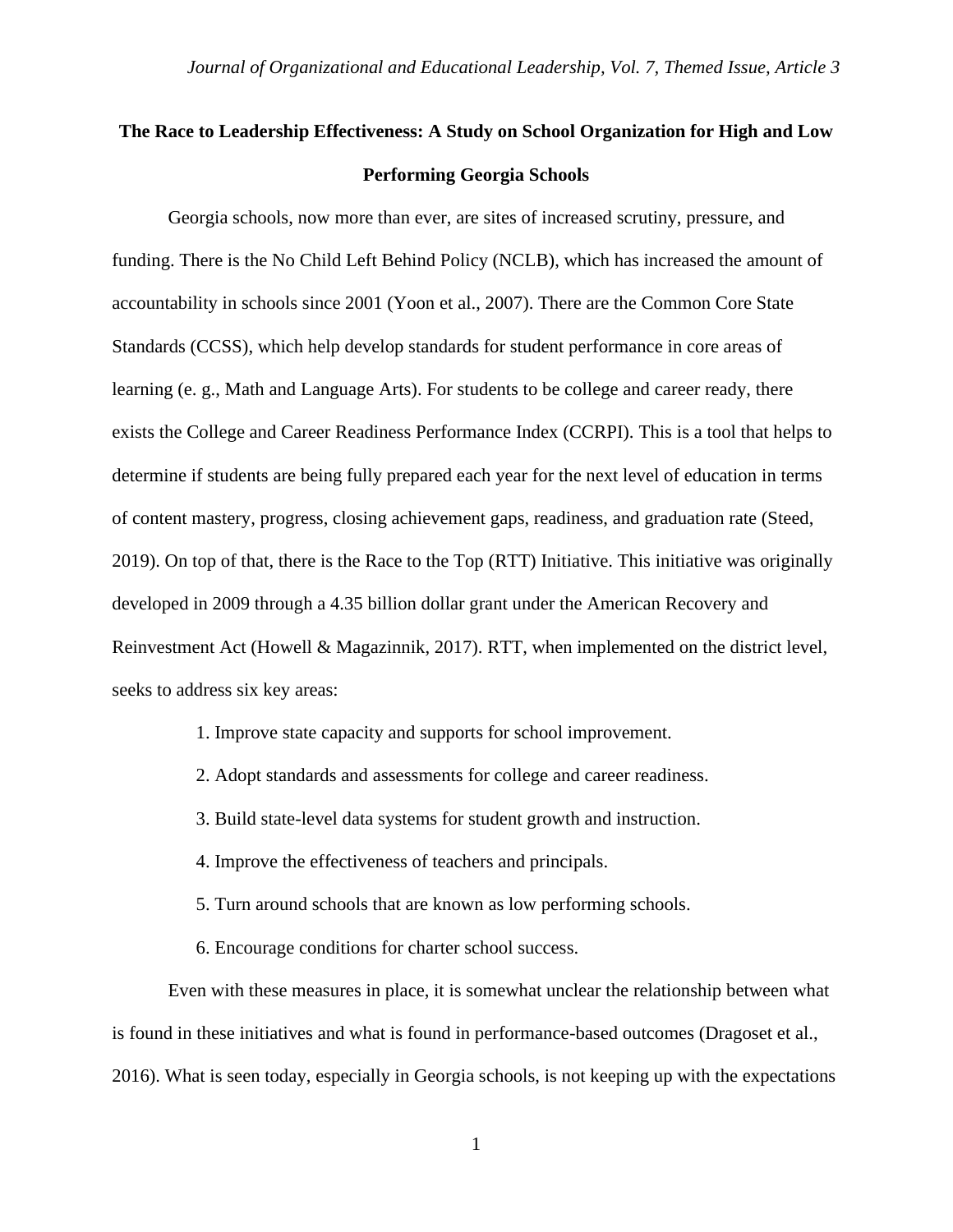placed on students to succeed. Georgia students are still falling behind. There are multiple contexts to account for in schools, and there is a clear gap that exists between policy and practice (Dragoset et al., 2016; Scheerens & Creemers, 1989; Steed, 2019). This problem requires more research in order to find key areas for improvement that will help performance outcomes match the policy-based demands placed on schools today. One area of research that is useful for this particular situation is optimal organization performance, otherwise known as organizational effectiveness. Organizational effectiveness is a part of school culture. Organizational culture can vary between high and low performing schools (Danielson, 2002). The use of small group sizes, system diversity, teaching teams, performance-based feedback, high expectations, goal-setting, accurate class schedules, and a flexible mindset are generally known to be conducive to high student performance (Danielson, 2002; Dreger, 2017; Swindlehurst et al., 2015; Vining et al., 2019). These and other areas of organizational culture are starting points for this correlational research study.

The purpose of this study is twofold: (a) to determine if a significant difference in organizational structure scores exists between high and low performing elementary schools in Georgia and (b) to determine the relationship between school organizational effectiveness and school performance, particularly within Georgia elementary schools. After reading the findings of this study, one can determine if there exists essential factors to student organization that increase the likelihood for student success. Awareness of these factors would help stakeholders develop organizational structures that actually work for all involved.

#### **Conceptual Framework**

The conceptual framework centers around organizational structure and organizational behavior theory. The overarching premise is that school organization is a key influence on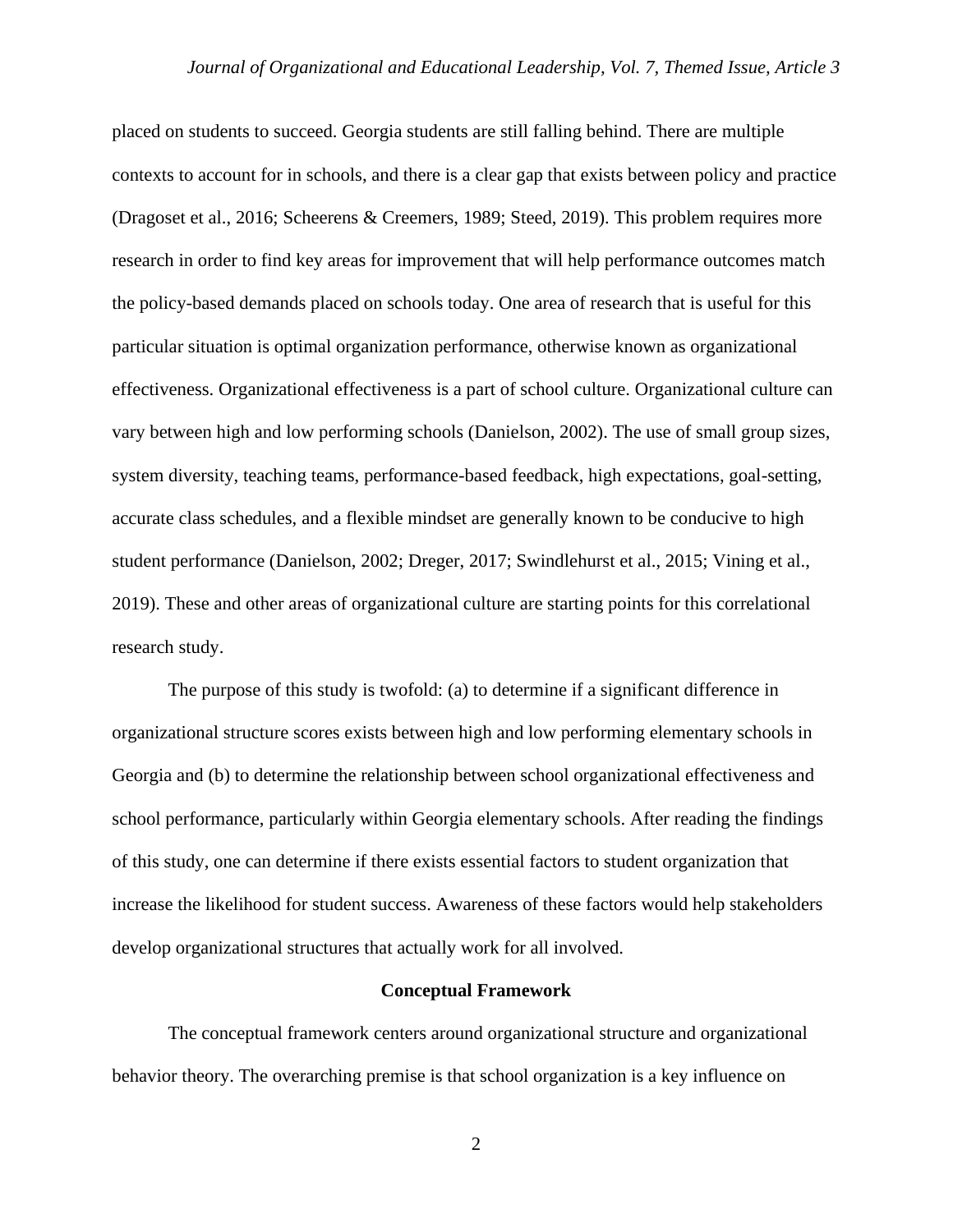environment and culture. Student behavior and performance are influenced by environment and culture, which logically connects organizational structure to student behavior and academic results. For concepts pertaining to organizational structure, the School Culture Survey provided multiple themes that were used for quantitative research purposes. The School Culture Survey was originally developed by Saphier and King (1985). It was modified by Edwards et al. (1996). The survey made by Edwards et al. (1996) is the more modernized of the two when it comes to organizational themes (McLeod, 2012). The change was proposed because five of the original items had poor factor loading and misfit existed during the Rasch analysis that was performed (Edwards et al., 1996; McLeod, 2012). Edwards et al. (1996) made sure to clarify the acceptable themes and scales for school culture. The survey organizes school climate and school organization as well. For the purposes of this study, school organization is defined in terms of its effectiveness, which is further delineated into 10 major themes found in the survey: (a) collaborative decision-making, (b) continual school improvement focus, (c) leadership, (d) management of excellence, (e) concern for school and stakeholders, (f) professionalism, (g) teaming, (h) empowerment, (i) human resource needs, and (j) intent and direction (Batts, 2019; Edwards et al., 1996). School performance is operationally defined as a combination of scores from (a) comparative school data and (b) student achievement test scores in math and reading.

Further explanation of school culture, behavior, performance, and organization was derived from organizational behavior theory. Organizational behavior theory is a systemic approach to behavior and science that is concerned about the practices of individuals, groups, organizations, and processes within those organizations. Its earliest origins can be traced to the Sumerians in 5000 BC (Onday, 2016). Important organizations, supervisory practices, and divisions of labor were documented on clay tablets (Onday, 2016). Other notable names of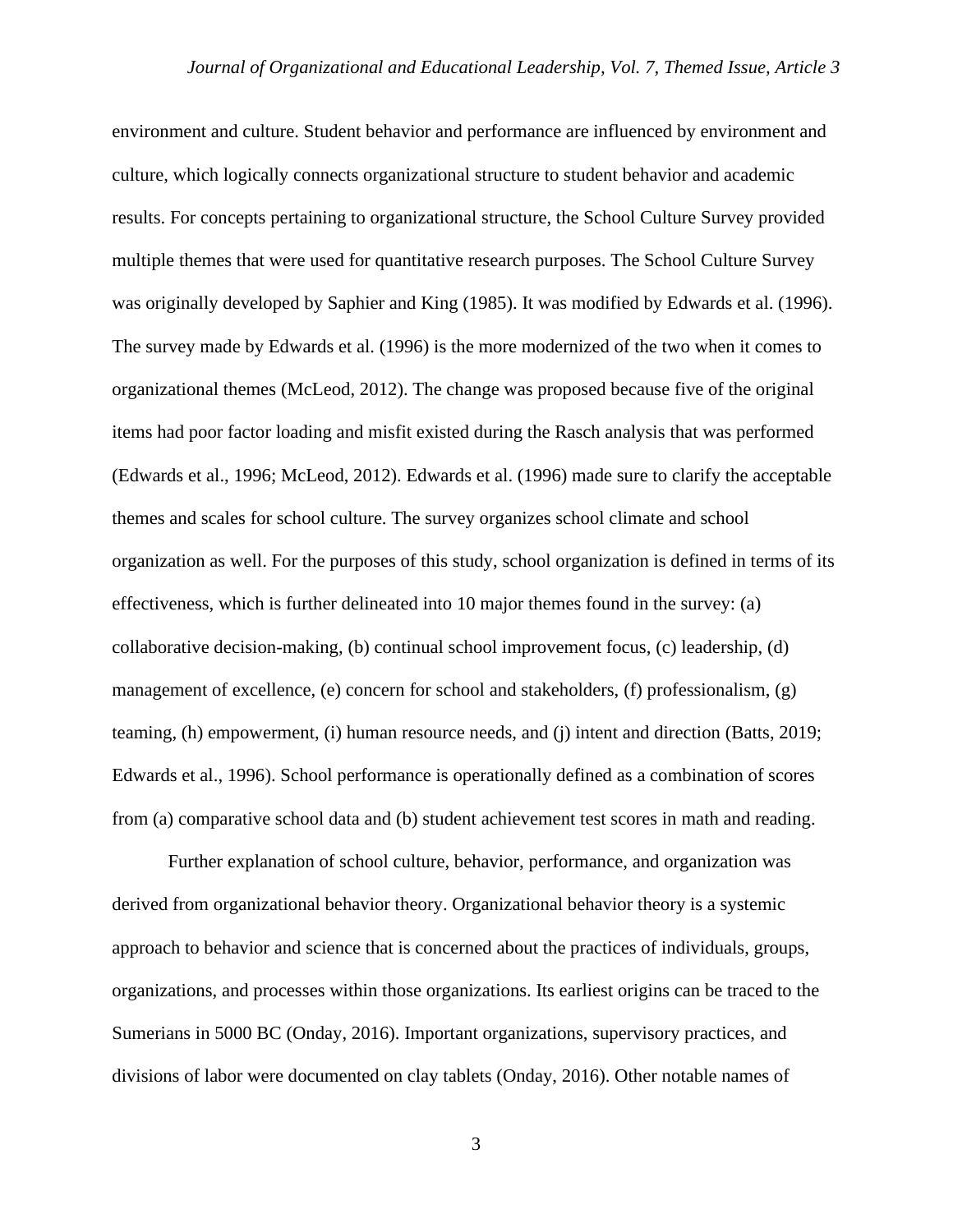contributors to the theory are Socrates, Adam Smith, Frederick Taylor, Max Weber, Daniel McCallum, Henri Fayol, and Abraham Maslow (Ferdous, 2017; Onday, 2016). Classical approaches to organizational theory have focused on static physiology and mechanics of organizations, whereas modern approaches have focused more on the dynamics of mutual interactions, decentralized structure, informal communications, system goals, system outcomes, and processes within systems (Ferdous, 2017; Onday, 2016; Ott et al., 2008; Vining et al., 2019). Present perspectives on organization theory create a challenge for traditional perspectives since they do not put emphases on traditional, bureaucratic structures (Vining et al., 2019).

The actual search for literature about these concepts required a mapping out of search terms. Figure 1 shows the list of terms used and how they were organized when searching for important literature. This map helped to establish essential keywords about theory, themes, practice, and people. The first three areas are sorted in alphabetical order to show a uniformity in approach. The Theory area covers general concepts that are important to organizational theory. The Practice area details terms that would be a realistic part of the school setting, such as school environment and student achievement. The Themes area discusses key themes about organization that can be made into searchable terms. These themes are covered within the School Culture Survey. The words in the People area, however, are sorted from general descriptors to specific roles that would be played in a school. This separate ordering system demonstrates that there can be distinct formal and informal roles for people, even when they are united within one organization.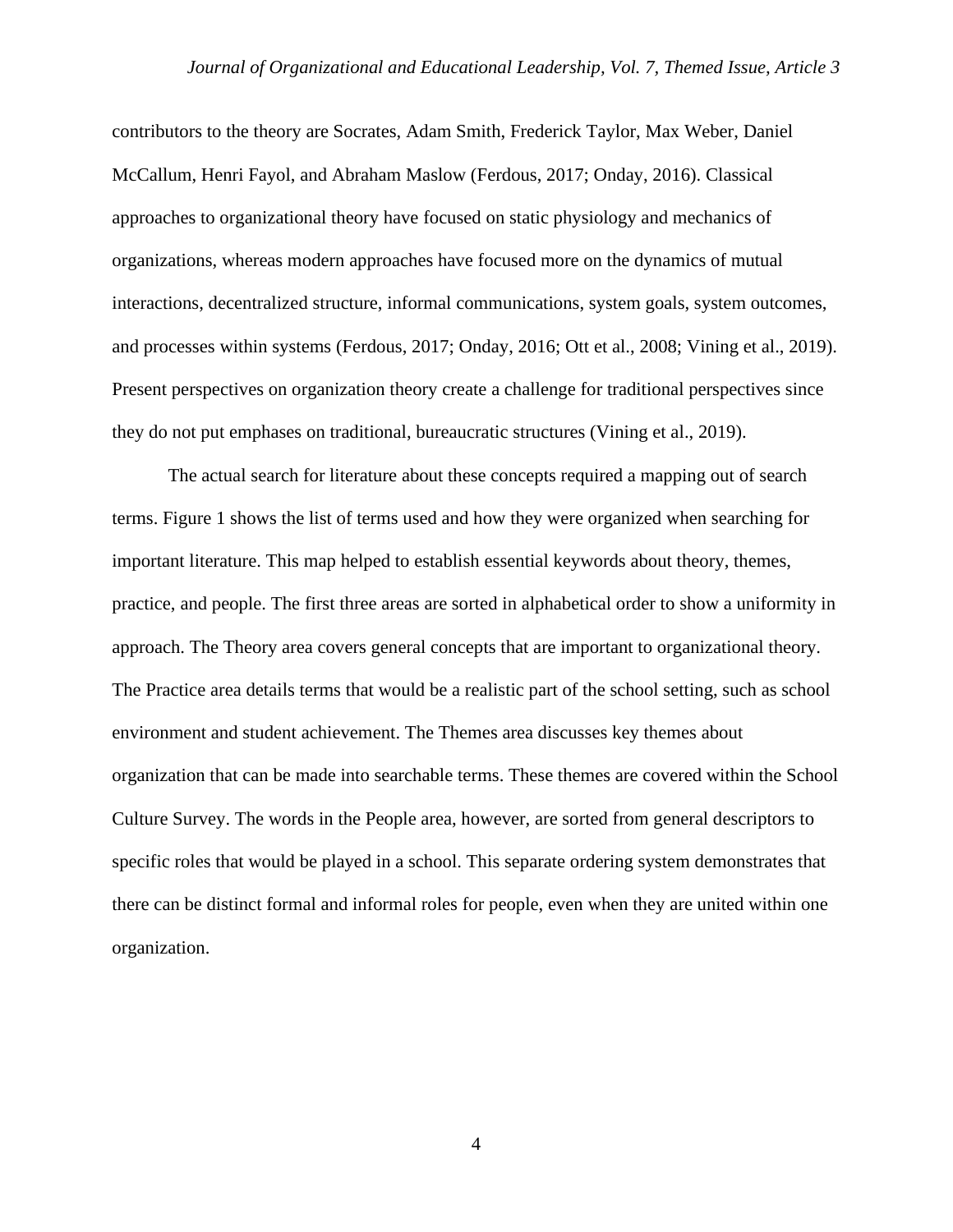## **Figure 1**

*Concept Map of Important Terms*



*Note*. This is a conceptual mapping about important search terms relevant to this study.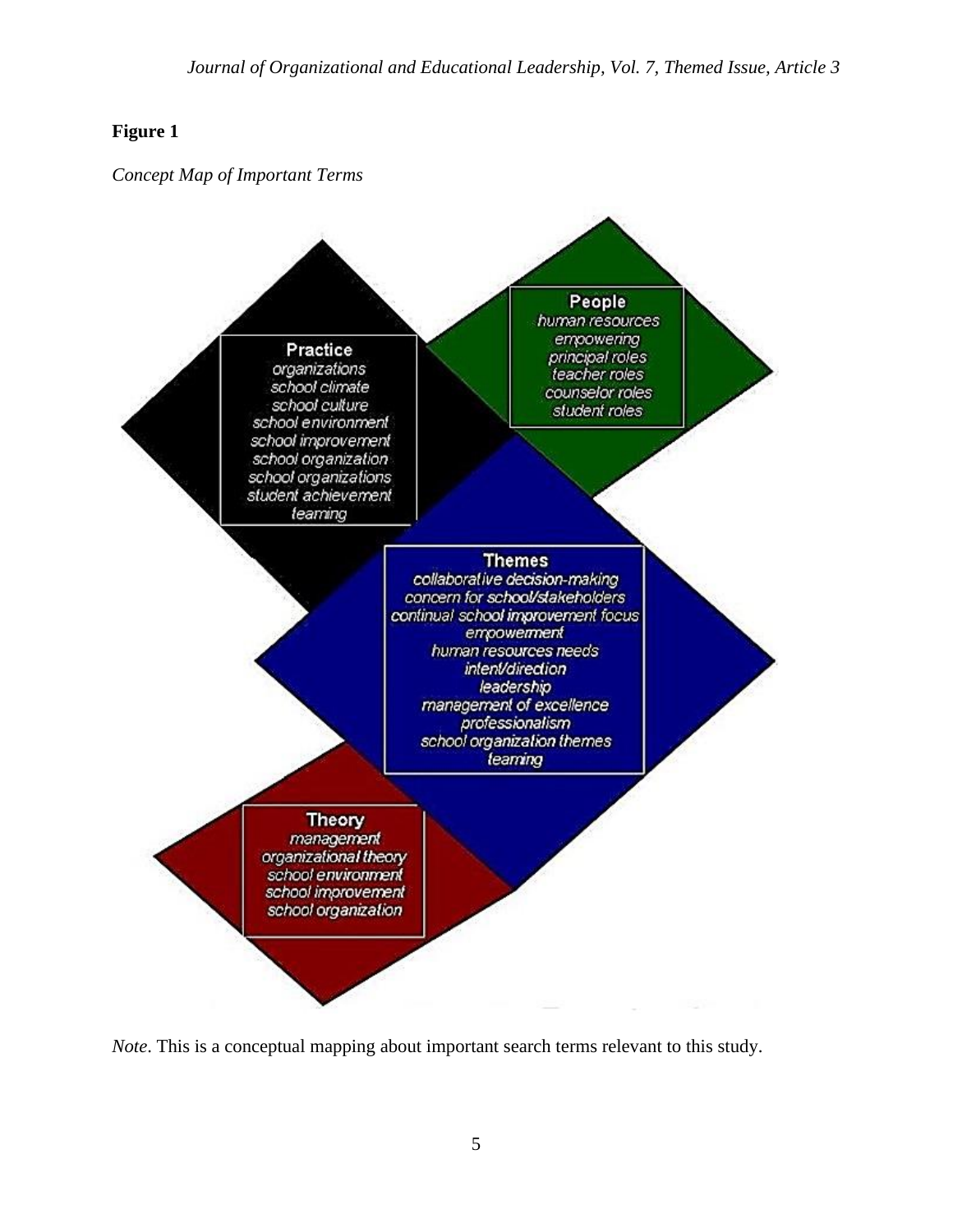#### **Methods**

The study design is correlational in nature, meaning that the primary objective is to establish whether or not a relationship exists between or among different variables (Creswell, 2013). Correlational research is non-experimental research that can include numerical data and/or operationalized themes about data. This design was selected because it could establish relationships within survey data while also accounting for differences in scores. It helped to sufficiently answer any noteworthy areas of investigation for the study while also providing efficiency in finding the answers needed for the research. The data gathered were primarily quantitative in nature since scores were determined from both survey data and Georgia Department of Education archives to find out if statistically significant trends exist in the data.

There were 16 elementary schools surveyed, and teachers participated as respondents during survey administration. They gave responses concerning metaphors or general statements on organizational themes. The survey itself contained 50 items. A Likert scale from 1-5 was included in the survey, where  $1 =$  Almost Never and  $5 =$  Almost Always (Batts, 2019). The Likert scale, for the purposes of this study, was an approximately interval, continuous measure where a quantifiable score was obtained. Actual achievement scores discovered from archives were interval, continuous data. This allowed for comparisons with less chance of statistical error during data analysis because both were already measured on the interval scale.

Informed consent was gathered from participants and from school administrators to access the data necessary for the study. There were 20 schools that had Institutional Review Board (IRB) approval, but it was later determined that 16 out of the 20 principals (80%) employed within them actually gave consent to be part of the study. The School Culture Survey, along with demographic items, was administered to 382 teachers from the 16 Georgia elementary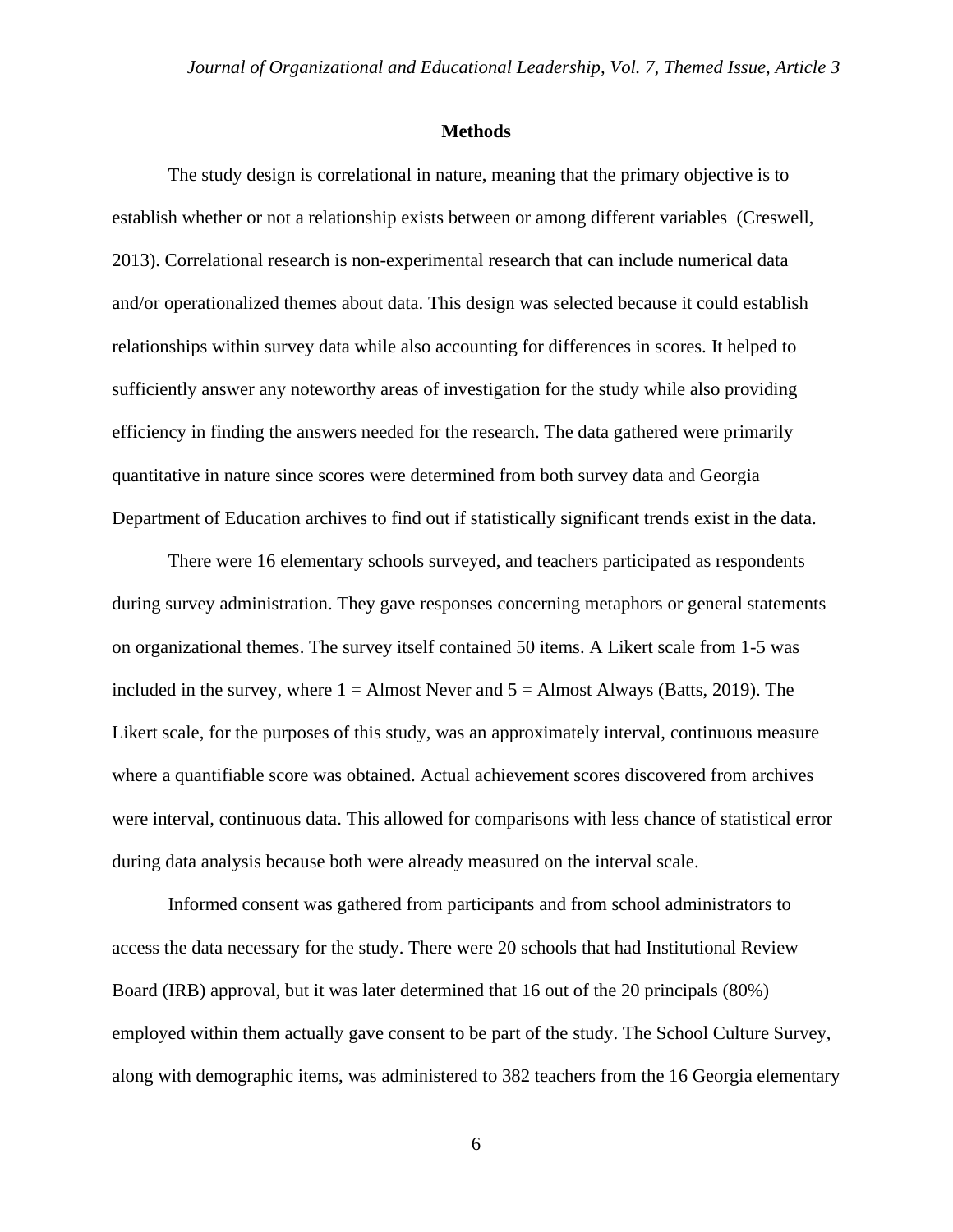schools. The teachers were employed in the public school system. They taught what were typical, core subjects in elementary school, such as math, language arts, science, and social studies. Teachers answered items about their behavioral norms, shared beliefs, and core values. These three areas are actual sections within the survey. Organizational effectiveness scores were later derived from the 10 themes found in the survey, which were within the three areas listed.

 Convenience sampling was used to gather participants. In quantitative research, convenience sampling is often frowned upon due to the fact that parametric testing assumptions often include the need for independent, true random samples. Not everyone, however, uses the assumption of true, fair random sampling to justify testing procedures (Yu, 2008). According to Yu (2008), truly random samples without systemic interactions cannot actually exist in practice or in terms of the interpretation of data. Given that the conceptual framework does not recognize hypothetical, system-free structures as a basis for significant analyses, the assumption of random sampling does not apply. Moreover, de Winter and Dodou (2010) say that for Likert items, the parametric *t-*test and nonparametric equivalents, such as the Mann-Whitney test, do not differ much from each other. When it happens in rare circumstances, it is likely a statistical power issue or a significant non-normal distribution that would impact the procedures (de Winter & Dodou, 2010). As long as the sample size is sufficient for data analysis, the *t*-test would generally hold up even if data were slightly non-normal (de Winter  $\&$  Dodou, 2010). The assumptions that do apply to practicum-based parametric testing for this study are outlined in the Results.

Archived data from the Georgia Department of Education were used to collect information for comparisons about schools, as well as performance scores for math and reading. The archive had score data available that documented performance from three years ago to the time of study implementation. School performance data were ranked in order to develop overall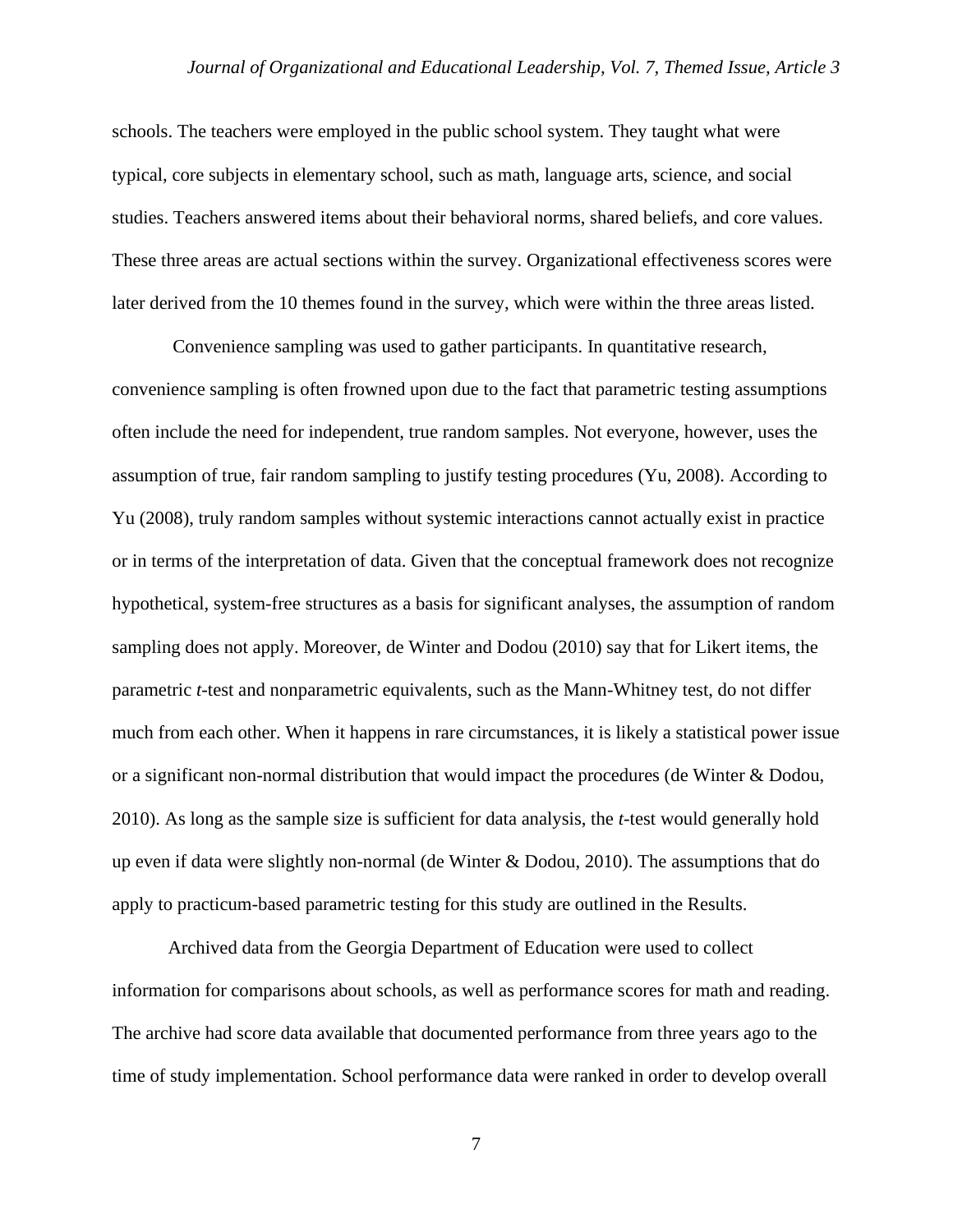performance scores that were based on scores in the archive. From the school performance scores, two groups were determined: high performing schools and low performing schools. Each group contained eight schools. Data were analyzed between the two school subgroups in order to establish if significant thematic differences existed. Then data were analyzed in aggregate to determine if any relationship existed between school organization and school performance.

#### **Validity and Reliability**

Two essential aspects to this study are validity and reliability. Validity can be internal or external (Creswell, 2013). Internal validity pertains to (a) whether or not a cause-effect relationship can be established and (b) how much rigor and control exists to account for what is not part of the actual study. Although this correlational study is not designed to establish cause and effect, there are controls in place that would be necessary for all quantitative studies to have. The schools, for instance, had an organizational structure already in place before performance ranks and scores could be calculated. This helped establish if any trends existed for the data where an independent variable could be associated with a dependent variable. Additionally, the variables could occur so that both varied at specific times. In other words, it was possible for the researcher to see variations in the data for both variables after the information had been gathered for a specified time period. It was not possible to fully account for what respondents would say or how any of the data was sorted in the archives; however, identities remained anonymous so that there would be an unbiased, systematic collection of data where all available participant data would be used.

External validity refers to how well the results can be generalized to people and situations outside of the study. It can be said that the School Culture Survey has been successfully used, replicated, and tested in other studies. It can also be said that this is not the first time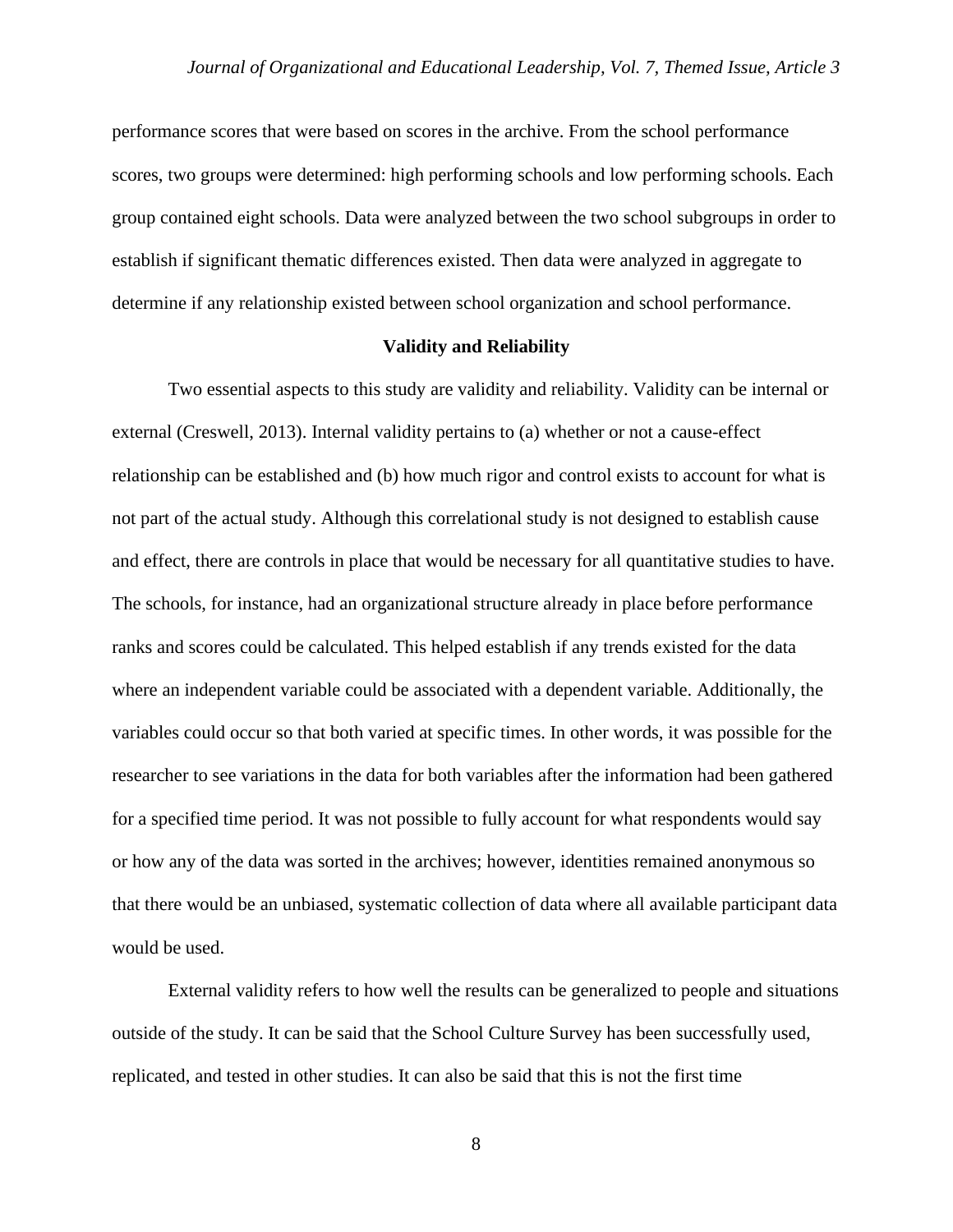performance records from the Georgia Department of Education have been used in a study about Georgia schools. It cannot be said that the way the survey has been administered in this study is exactly the same as in the past because there still exists a gap in the research between organizational theory and organizational practice. This study was created to investigate problems that currently exist in an ever-changing educational climate. The sample size was robust enough for parametric testing, but it had limitations in terms of making inferences about the overall population. More discussion on limitations is provided in the Limitations section of this article.

Reliability refers to consistency with testing, observations, and methods over time. This can include establishing internal consistency with instruments or testing instruments multiple times (Creswell, 2013). There was test-retest reliability that has been established on the archived performance data since the performance scores available for schools and students contained data for three consecutive school years. The measures used to gain the information involved standardized tests and assessments that were repeated each year. The School Culture Survey was not retested on the same participants, but it was used for other studies besides this particular one. There was also internal consistency reliability that was established for the School Culture Survey via Cronbach's alpha. The subscales of norms, beliefs, and core values had a high internal consistency score between .81 and .91 (Edwards et al., 1996). This indicates that the items within the subscales are consistent indicators of the constructs they are supposed to measure. There is a problem with consistency in terms of ratings, since there are different definitions of high and low performance available in education today. This is discussed more in the Limitations section.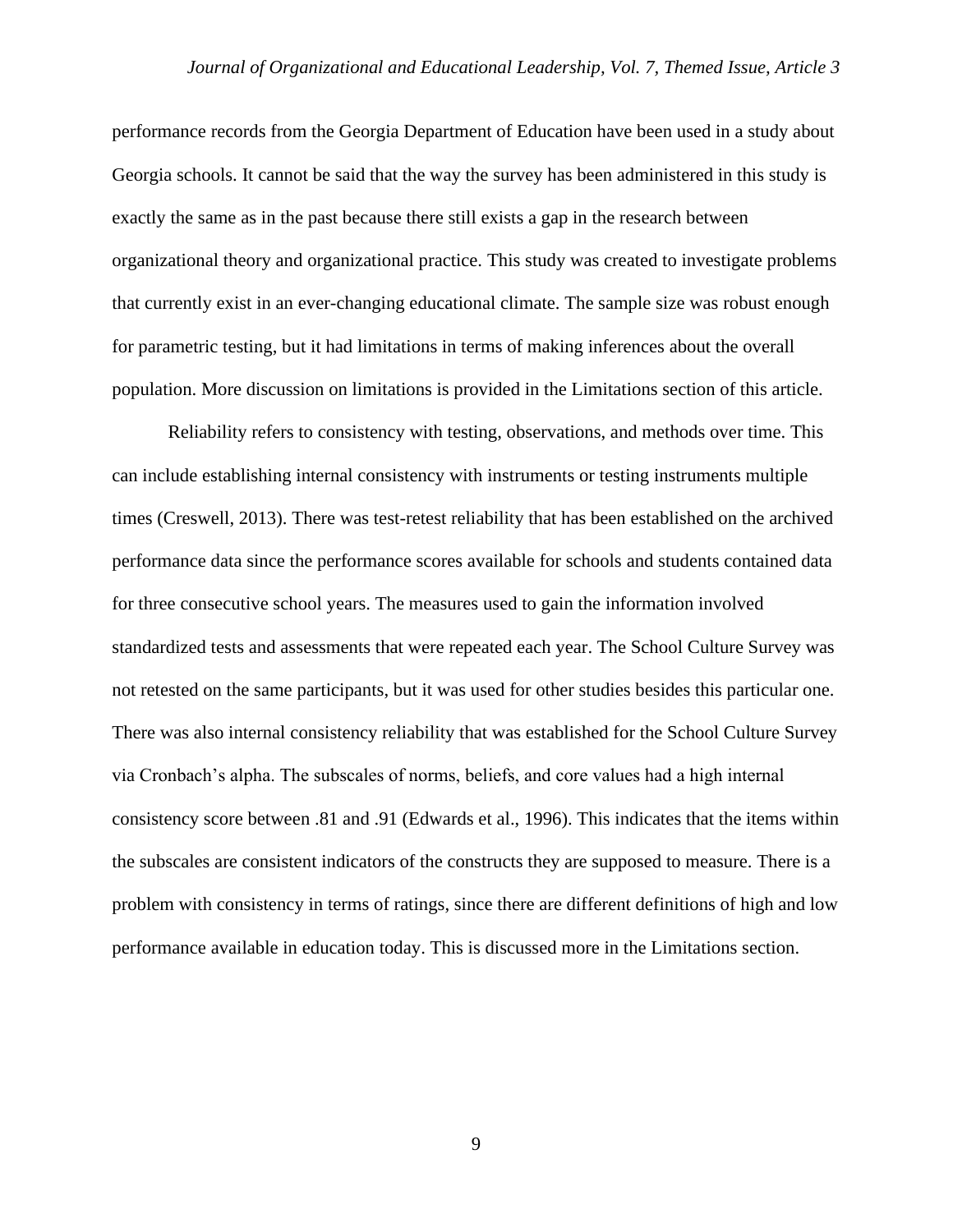#### **Results**

Statistical Package for the Social Sciences (SPSS) 25 was used for statistical analyses. Preliminary analyses required three parametric assumptions to be tested: normality, linearity, and homoscedasticity. Normality was determined through skewness and kurtosis measures. Skewness measures did not indicate severe skew in the indicators for school organization (-0.12 to 0.91), nor did kurtosis measures indicate significantly narrow distributions (-1.32 to 0.90). Ideally, skewness and kurtosis measures should not be lower than -1 or higher than 1; however, slight outliers can be kept in cases where (a) there is not severe skew and (b) there are other indicators of a construct that do not indicate severe skew (Hair et al., 2017). Each thematic construct for the School Culture Survey showed no severe skew in the data. Scatterplots of the independent and dependent variables indicated linearity in the data, and Levene's test showed equal variances between three of the ten constructs ( $p > .05$ ): (a) continual school improvement focus, (b) concern for school and stakeholders, and (c) intent and direction. Those that violated this assumption were still tested using the same version of *t*-test for independent samples, but the statistical results were based on equal variances not being assumed. The means, standard deviations, and mean differences for the low and high performing schools utilized for this study are in Table 1 below. The low performing schools, on average, scored the lowest in Empowerment ( $M = 48.22$ ,  $SD = 3.43$ ) and the highest in Concern for School/Stakeholders ( $M =$ 53.54,  $SD = 7.51$ ). The high performing schools, on average, had their lowest score in Empowerment ( $M = 64.65$ ,  $SD = 10.69$ ). Their highest score was in Concern for School/Stakeholders ( $M = 53.54$ ,  $SD = 7.51$ ). Each set of scores for the 10 themes shows high performing schools doing better than low performing schools.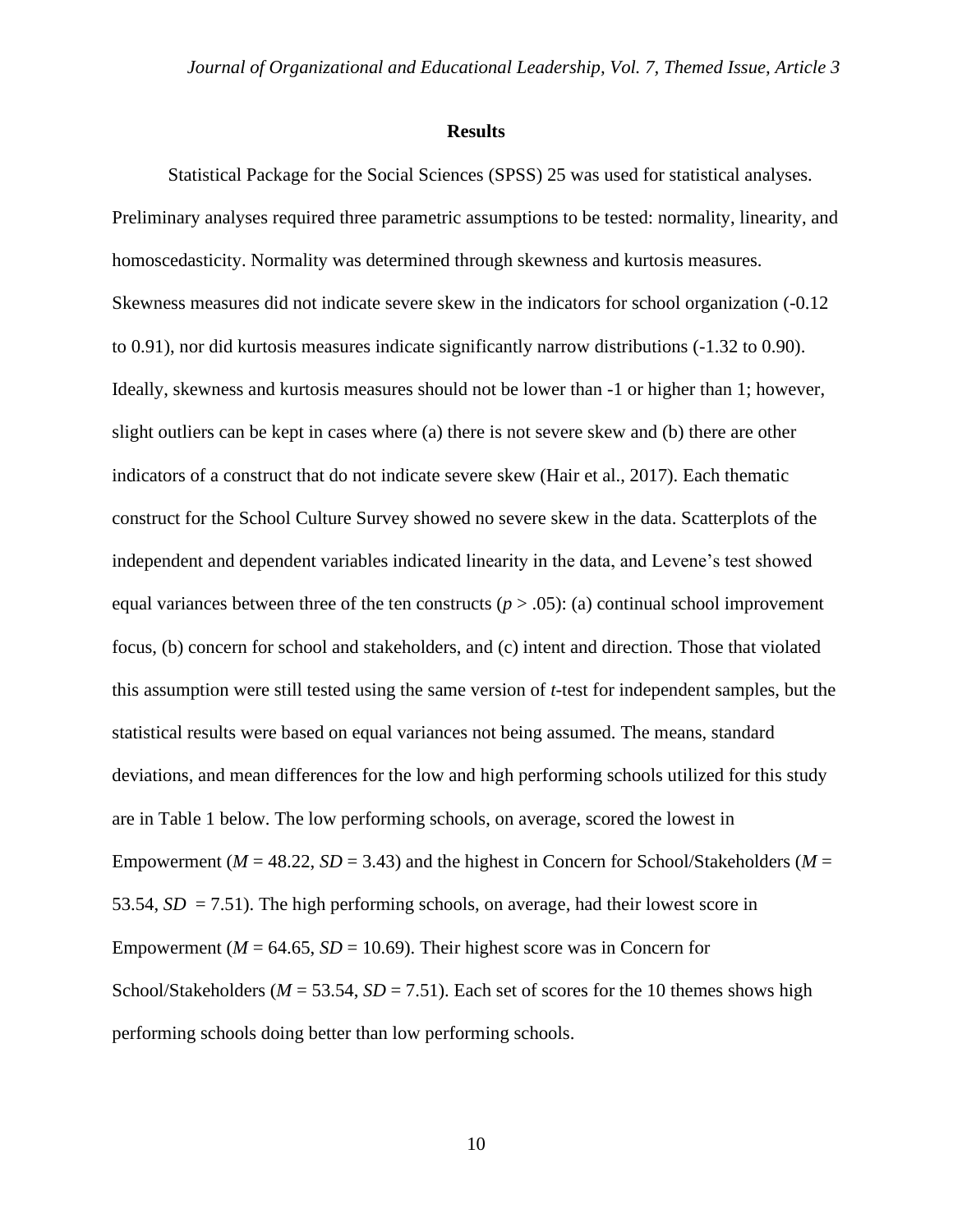After assumption testing, independent samples *t*-tests were conducted to determine if significant differences in organizational effectiveness existed between high and low performing schools. The use of *t*-tests in this manner is recommended by Slavin (1992) and Mertler and Vannatta (2005). Results showed that there were significant differences in all 10 themes. High performing elementary schools scored significantly higher than low performing elementary schools in the following areas: collaborative decision making  $(p = .004)$ , continual school improvement focus ( $p = .001$ ), leadership ( $p = .002$ ), management of excellence ( $p = .001$ ), concern for school and stakeholders ( $p = .002$ ), professionalism ( $p = .002$ ), teaming ( $p = .002$ ), empowerment ( $p = .001$ ), human resource needs ( $p = .001$ ), and intent/direction ( $p = .001$ ). Table 2 shows additional information pertaining to *t* values, degrees of freedom, mean differences, standard error, and confidence intervals. Out of the themes listed, the areas with the lowest significance values were continual school improvement focus, management of excellence, empowerment, human resource needs, and intent/direction  $(p = .001)$ .

To determine if relationships existed between organizational effectiveness and school performance, Pearson's correlational analysis (Pearson's *r*) was used. This is recommended by Mertler and Vannatta (2005) for correlational testing with parametric assumptions. Results from the Pearson *r* correlations indicated statistically significant negative relationships between school organization and school performance within all 10 themes. Correlation coefficients ranged from -.67 to -.74. As the score for school performance went up, the score for organizational effectiveness went down. High student performance gave schools low numbers in terms of comparative ranks. The highest significance value was found within collaborative decisionmaking ( $r = -0.67$ ,  $p = 0.004$ ). The second highest  $p$  value was found within professionalism ( $r = -1$ .70,  $p = .003$ ) and teaming ( $r = .70$ ,  $p = .003$ ). The most frequent  $p$  value was .002, which was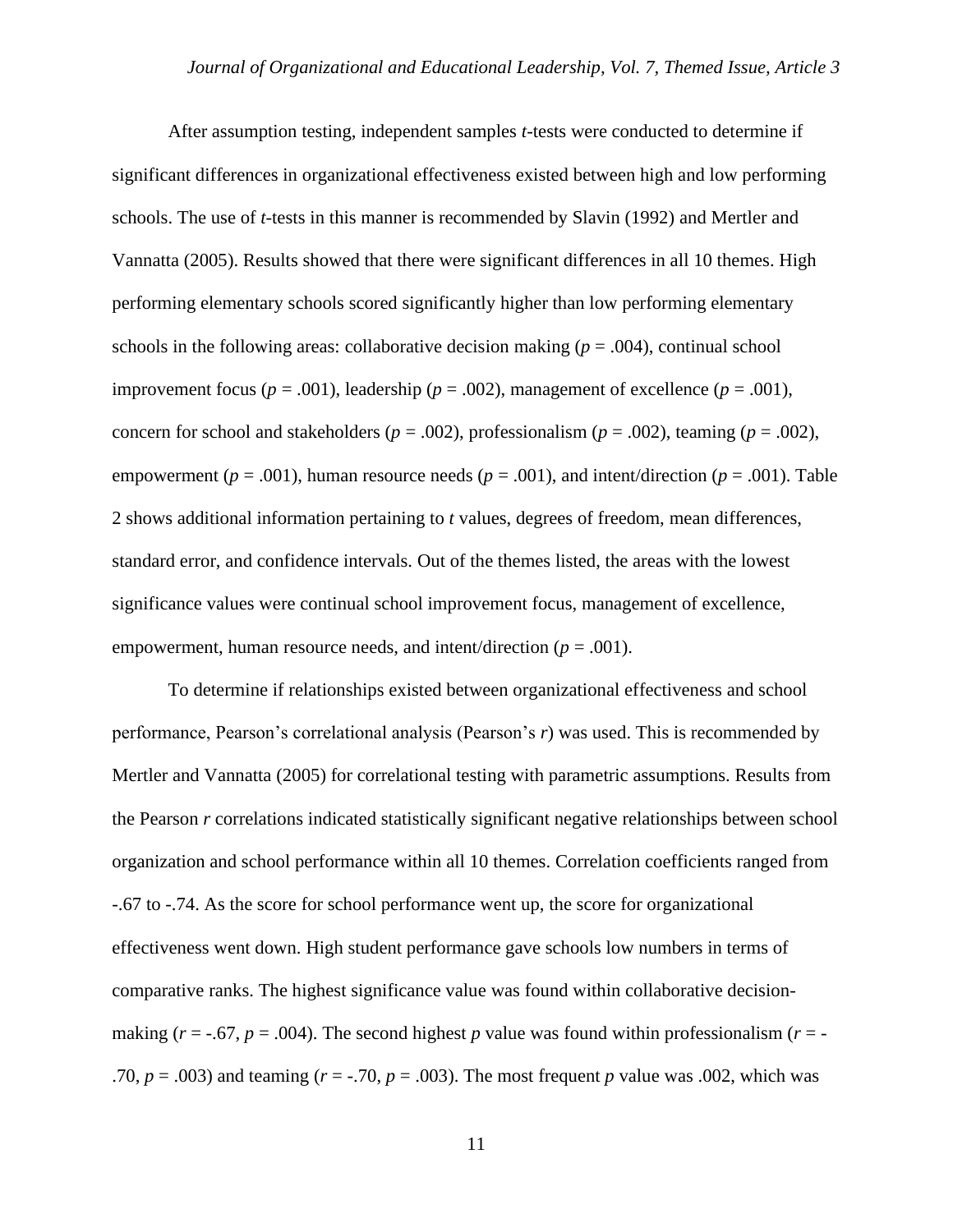found for leadership  $(r = -0.71)$ , management of excellence  $(r = -0.72)$ , concern for school/stakeholders  $(r = -0.71)$ , human resource needs  $(r = -0.72)$ , and intent/direction  $(r = -0.72)$ . The lowest *p* values were found within the areas of continual school improvement focus  $(r = -1)$ .74,  $p = .001$ ) and empowerment (r = -.73,  $p = .001$ ).

Collaborative decision-making, continual school improvement focus, leadership, and management of excellence are classified as norms according to the School Culture survey. Concern for school and stakeholders, professionalism, and teaming all describe beliefs. Empowerment, human resource needs, and intent and direction all are contained in the area of core values.

#### **Discussion**

The organizational effectiveness of high performing elementary schools was significantly better in norms, beliefs, and core values. The culture of the high performing schools tended to be more helpful to student performance outcomes. When looking at the significance values within the *t*-test results as depicted in Table 2, lower significance values typically had higher gaps in terms of mean differences. The highest mean difference was -18.55, which was found within Continual School Improvement Focus. The lowest mean difference was -14.20, which was found within Collaborative Decision-Making. This means that high performing schools showed the most significant gains when they had a Continual School Improvement Focus. Low performing schools had the least pronounced gap in the area of Collaborative Decision Making. While all themes show significant gains with high performing schools, they do not have the exact same amount of gains. The amount of difference changes for each theme, and these differences would need to be recognized in order to know what works for schools. If a teacher knows that Leadership does not generate performance gains like Management, then the organizational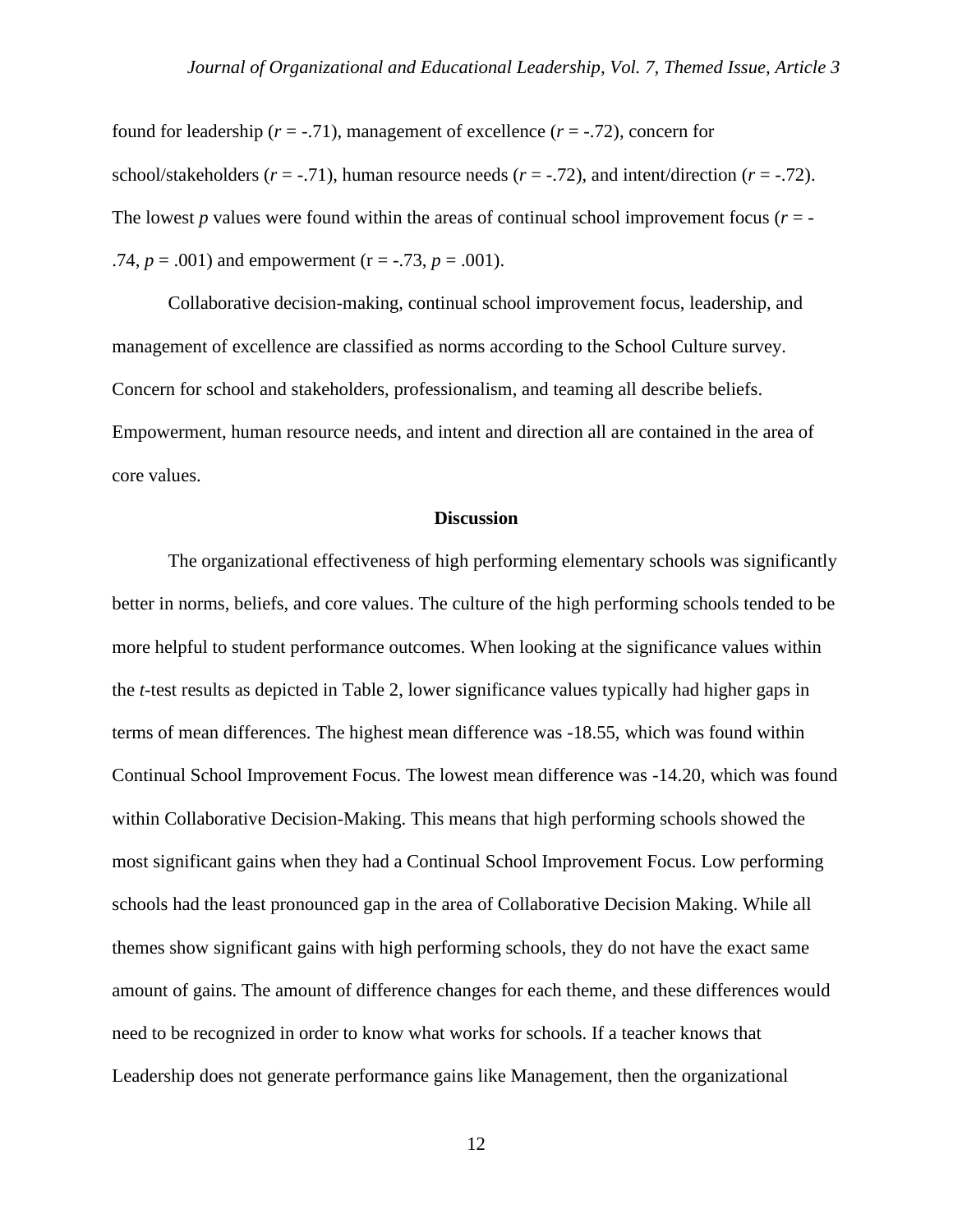## **Table 1**

*Descriptives of Thematic Scores* for *Low and High Performing Elementary Schools*

|                                                     | Low<br>Performing<br>Schools* |      | <b>High Performing</b><br>Schools* |       |            |
|-----------------------------------------------------|-------------------------------|------|------------------------------------|-------|------------|
| <b>Organizational Theme</b>                         | $\overline{M}$                | SD   | $\boldsymbol{M}$                   | SD    | $M^{diff}$ |
| <b>Collaborative</b><br><b>Decision-Making</b>      | 51.85                         | 2.37 | 66.05                              | 11.30 | $-14.20$   |
| <b>Continual School</b><br><b>Improvement Focus</b> | 49.20                         | 7.22 | 67.75                              | 10.05 | $-18.55$   |
| Leadership                                          | 49.89                         | 3.65 | 66.52                              | 11.39 | $-16.63$   |
| <b>Management</b><br>of Excellence                  | 50.98                         | 5.84 | 69.47                              | 11.50 | $-18.49$   |
| <b>Concern for</b><br><b>School/Stakeholders</b>    | 53.54                         | 7.31 | 69.80                              | 9.52  | $-16.27$   |
| <b>Professionalism</b>                              | 52.29                         | 3.93 | 68.39                              | 11.51 | $-16.10$   |
| <b>Teaming</b>                                      | 50.02                         | 2.39 | 67.44                              | 13.10 | $-17.42$   |
| <b>Empowerment</b>                                  | 48.22                         | 3.43 | 64.65                              | 10.69 | $-16.43$   |
| <b>Human Resource</b><br><b>Needs</b>               | 50.66                         | 3.32 | 68.80                              | 12.56 | $-18.14$   |
| <b>Intent/Direction</b>                             | 51.94                         | 8.94 | 69.57                              | 8.69  | $-17.63$   |

*Note.*  $M = Mean$ ;  $SD = Standard Deviation$ ;  $M^{diff} = Mean Difference$ ;  $Bold = Norm$ ;  $Blue =$ *Beliefs; Gray = Core Values.*  $n = 8$ .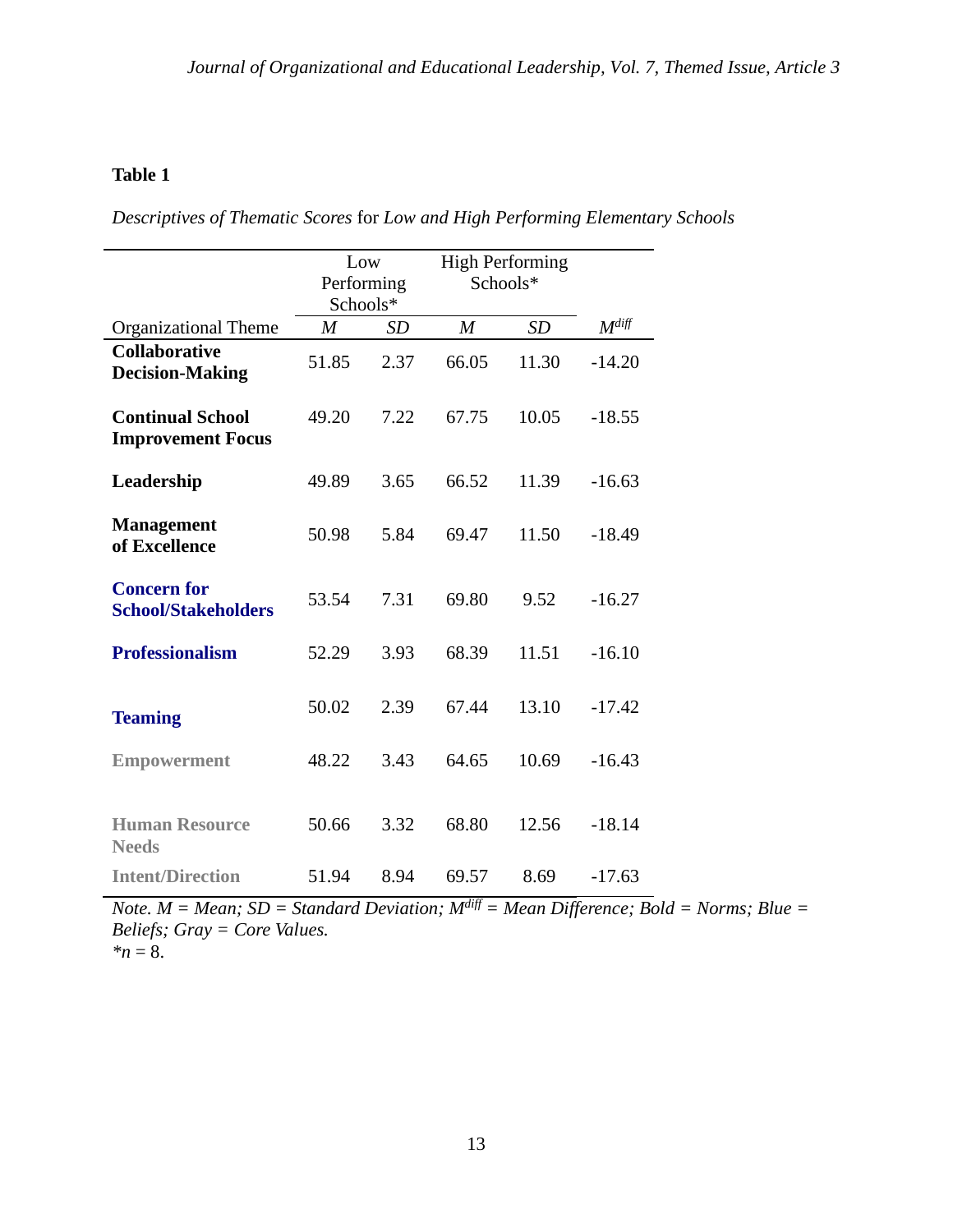## **Table 2**

*Independent Sample t-Test of Differences in School Organization Effectiveness Between Low and High Performing Elementary Schools, Sorted by Theme*

|                         | T       | df | Sig.         | $M$ Dif. | Std. Error Dif. | 95% Conf. Int. of the |         |
|-------------------------|---------|----|--------------|----------|-----------------|-----------------------|---------|
|                         |         |    | $(2-tailed)$ |          |                 | Dif.                  |         |
|                         |         |    |              |          |                 | Lower                 | Upper   |
| Collaborative           | $-3.48$ | 14 | .004         | $-14.20$ | 4.08            | $-22.96$              | $-5.45$ |
| Decision-Making         |         |    |              |          |                 |                       |         |
| <b>Continual School</b> | $-4.24$ | 14 | .001         | $-18.55$ | 4.38            | $-27.93$              | $-9.17$ |
| Improvement             |         |    |              |          |                 |                       |         |
| Focus                   |         |    |              |          |                 |                       |         |
| Leadership              | $-3.93$ | 14 | .002         | $-16.63$ | 4.23            | $-25.70$              | $-7.56$ |
| Management of           | $-4.05$ | 14 | .001         | $-18.49$ | 4.56            | $-28.27$              | $-8.71$ |
| Excellence              |         |    |              |          |                 |                       |         |
| Concern for             | $-3.83$ | 14 | .002         | $-16.27$ | 4.24            | $-25.37$              | $-7.17$ |
| School/                 |         |    |              |          |                 |                       |         |
| <b>Stakeholders</b>     |         |    |              |          |                 |                       |         |
| Professionalism         | $-3.75$ | 14 | .002         | $-16.10$ | 4.30            | $-25.32$              | $-6.88$ |
| Teaming                 | $-3.70$ | 14 | .002         | $-17.42$ | 4.71            | $-27.51$              | $-7.32$ |
| Empowerment             | $-4.14$ | 14 | .001         | $-16.43$ | 3.97            | $-24.94$              | $-7.92$ |
| Human                   | $-3.95$ | 14 | .001         | $-18.14$ | 4.59            | $-27.99$              | $-8.29$ |
| Resources Needs         |         |    |              |          |                 |                       |         |
| Intent/                 | $-4.00$ | 14 | .001         | $-17.63$ | 4.41            | $-27.08$              | $-8.17$ |
| Direction               |         |    |              |          |                 |                       |         |

*Note*. Adapted from Batts (2019).

\*Significant at level of significance of .05.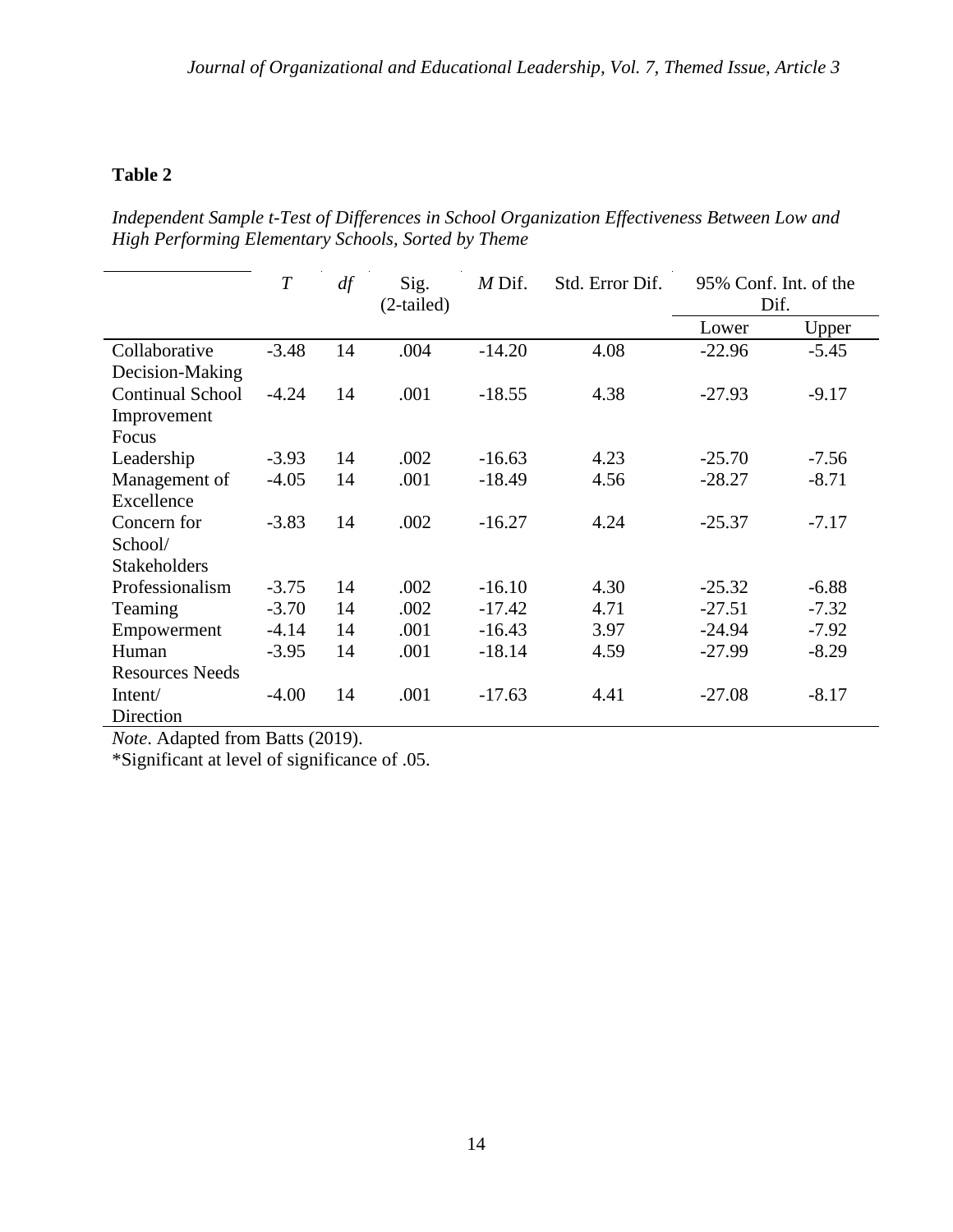culture needs to emphasize better management skills over better leadership skills. Both need to be improved, but there would be priority in terms of management.

The correlational analyses indicated a general trend: as the organization score went up, the school score for performance went down. As the significance number increases, the Pearson correlation coefficient decreases in magnitude. The direction, which is negative, stays the same. The stronger the magnitude, the stronger the negative association is between the variables. For instance, a school that was high in Empowerment was more likely to have a low number in terms of ranks. When compared to Empowerment scores, schools that had a high Teaming scores were more likely to have a low number as well. The difference was that the chances of Empowerment playing a role in performance were higher than the chances that Teaming had anything to do with it.

When the school performance score from the archives goes down, it means that the rank score goes up. In other words, the school performance score was converted from the individual, student level to the school level. A high student score would indicate a low number in terms of school score. This would allow for analyses because the unit of analysis was the same. A school that had a 1 would be a top performing school, even though the number was low. A school that had a 14 would be a low performing school, even though the number was high. This explains why a negative correlation existed that had positive implications for schools, teachers, and students.

Additionally, it is important to remember that correlation does not imply causation. Not every good performance outcome is the result of good organization. There are other factors or themes that can attribute to results. It can be said, however, that elementary schools in the dataset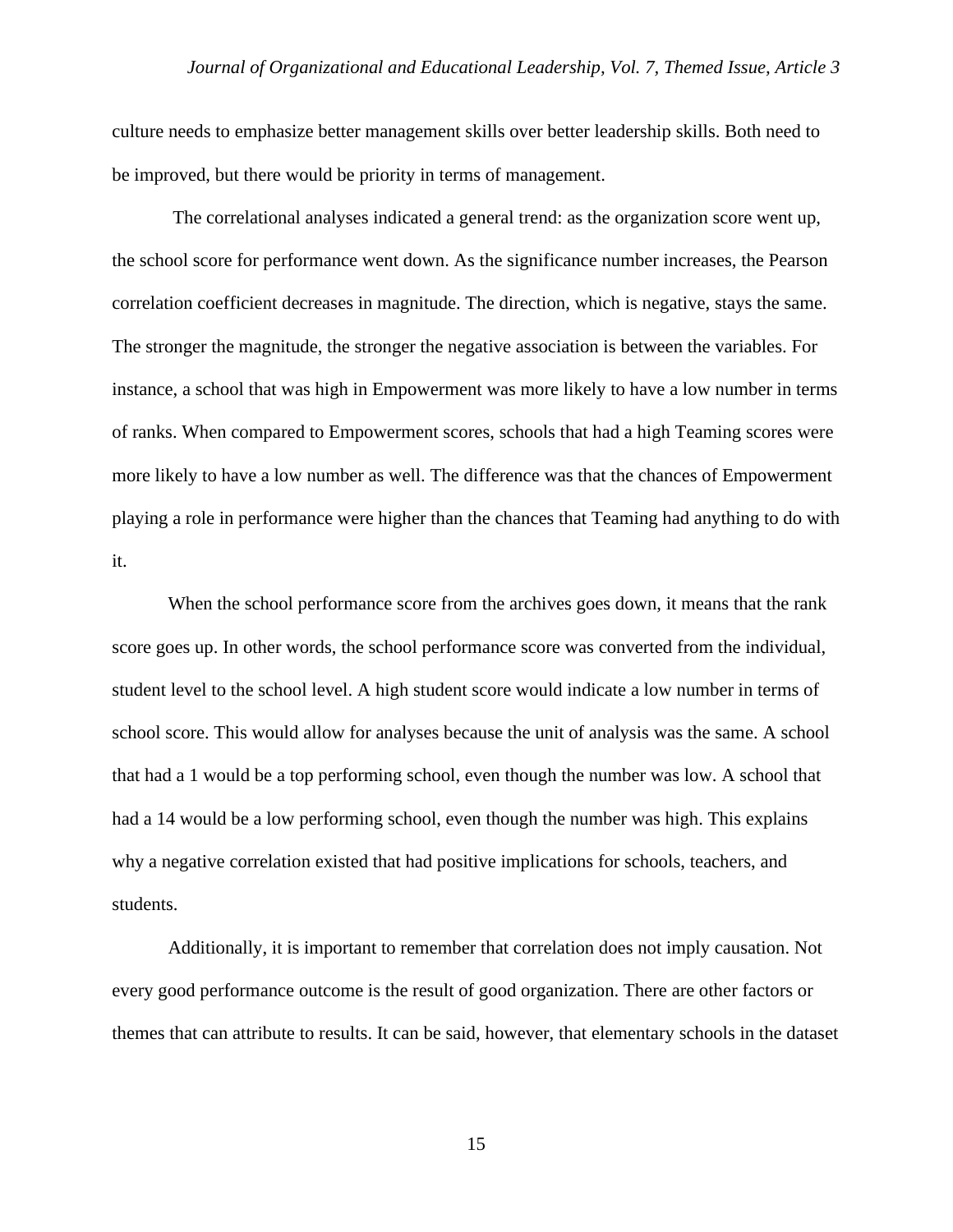that performed in the top eight were more likely to have high organizational effectiveness when compared to the other half of the schools ranked in the study.

The results are supported by the conceptual framework. Trends exist to indicate a strong association between school organization and school performance. The participating school received a rank according to student performance and how well they did in comparison to other schools. When looking at each theme within school organization, each contributes to the culture of a school. They, once established, become part of the day-to-day operations of the schools. This, in turn, would set important trends about effectiveness where students perform well in a school culture that actually addresses their needs and the needs of the school as an organizational system. An organization is based on what key people do. Those key people can be teachers, administrators, counselors, parents, and students. The study focused on what teachers said about their school effectiveness, how well students performed in in reading and math, how Georgia elementary schools compare to one another in terms of performance, and how trends existed concerning school effectiveness and school performance. Results about organizational effectiveness can only apply to the themes that were tested. If there is a construct that falls outside of what is discussed in the survey, then one cannot definitively say whether or not the conceptual framework was supported. For instance, political and religious affiliation could be a part of culture. They are not labeled as part of the 10 major themes within the results; therefore, discussion would not take place that would emphasize results based specifically on political and religious affiliation. More explanation is provided in the sections below about the results as they apply to the three subscales of norms, beliefs, and core values.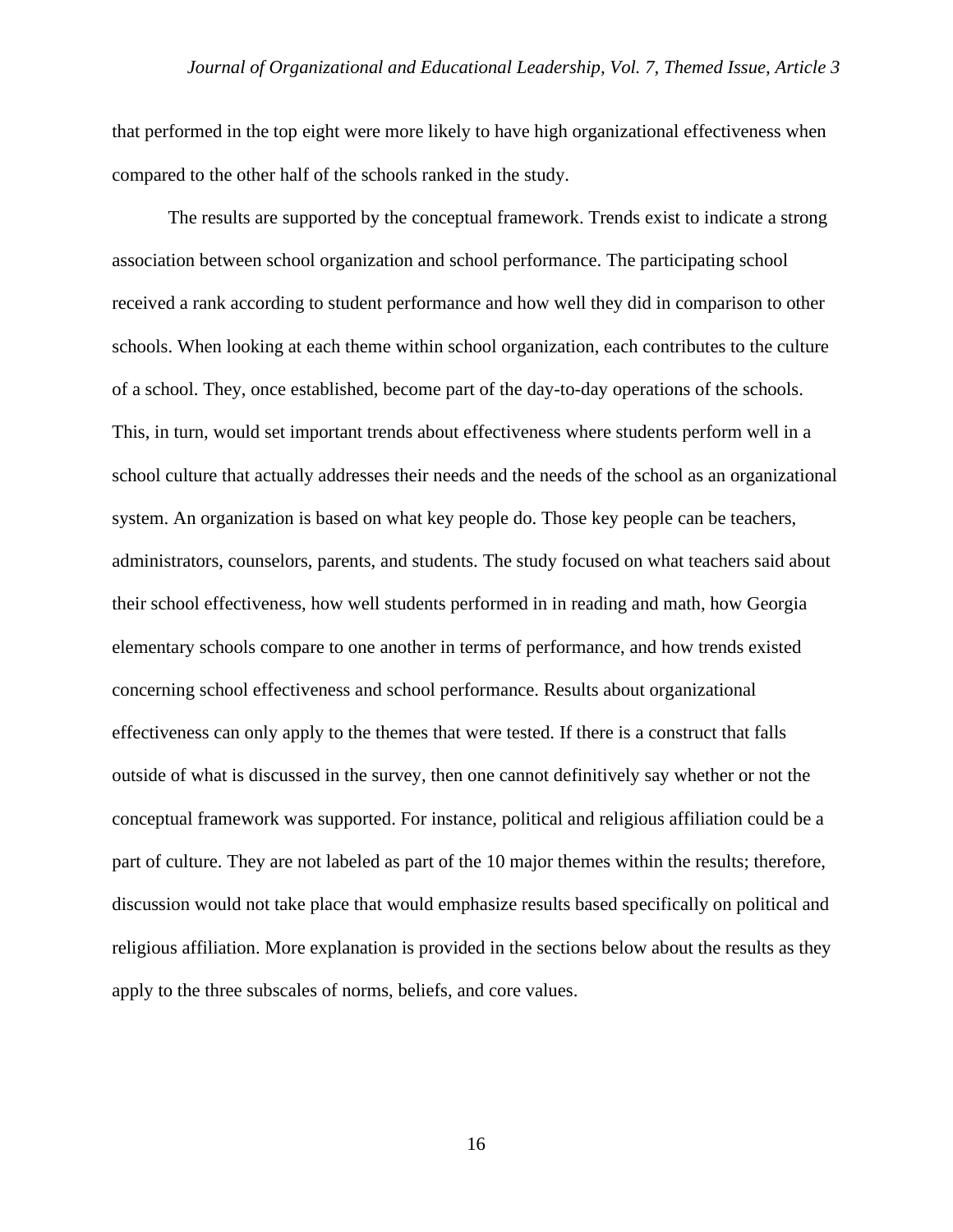#### **Norms**

As previously stated, norms cover four themes: collaborative decision-making, continual school improvement focus, leadership, and management of excellence. Collaborative decisionmaking would indicate working together with others to make important choices, especially pertaining to school management and teacher expertise (Malinen & Savolainen, 2016; Sarafidou and Chatziioannidis, 2013). A school low in this would have decisions being made without much discussion or teamwork involved. This would be problematic for the school climate because collaboration fosters school growth (Malinen and Savolainen, 2016). Continual school improvement focus would mean that there is a school-wide effort for improvement. There could be a desire for teachers and administrators to improve instructional activities or to include more professional development opportunities for teachers and leaders. (Jones & Yarbrough, 2013; Pourrajab et al., 2015; Watson, 2014). Low focus then would be an inadequacy in improvement desires or opportunities as a whole. Leadership means that important stakeholders in education are a point of management, collaborative teamwork, and authority (Cook, 2014; Leithwood  $\&$ Sun, 2012; Ross & Cozzens, 2016; Talebloo et al., 2015). When leadership is clearly present, the practices and rules of a school are established, maintained, and improved no matter what obstacles those in an organization might face (Cook, 2014). A low amount of leadership structure would indicate lack of guidance, inconsistent responsibility, and lack of accountability on key issues. Management of excellence pertains to the creation of complex systems and relationships that build over time so that improvements can be made. Performance and stakeholder commitment are supposed to thrive with good management strategies (Connelly, 2013). School organization culture that has low management of excellence would usually have significant implementation issues that conflict with overall expectations.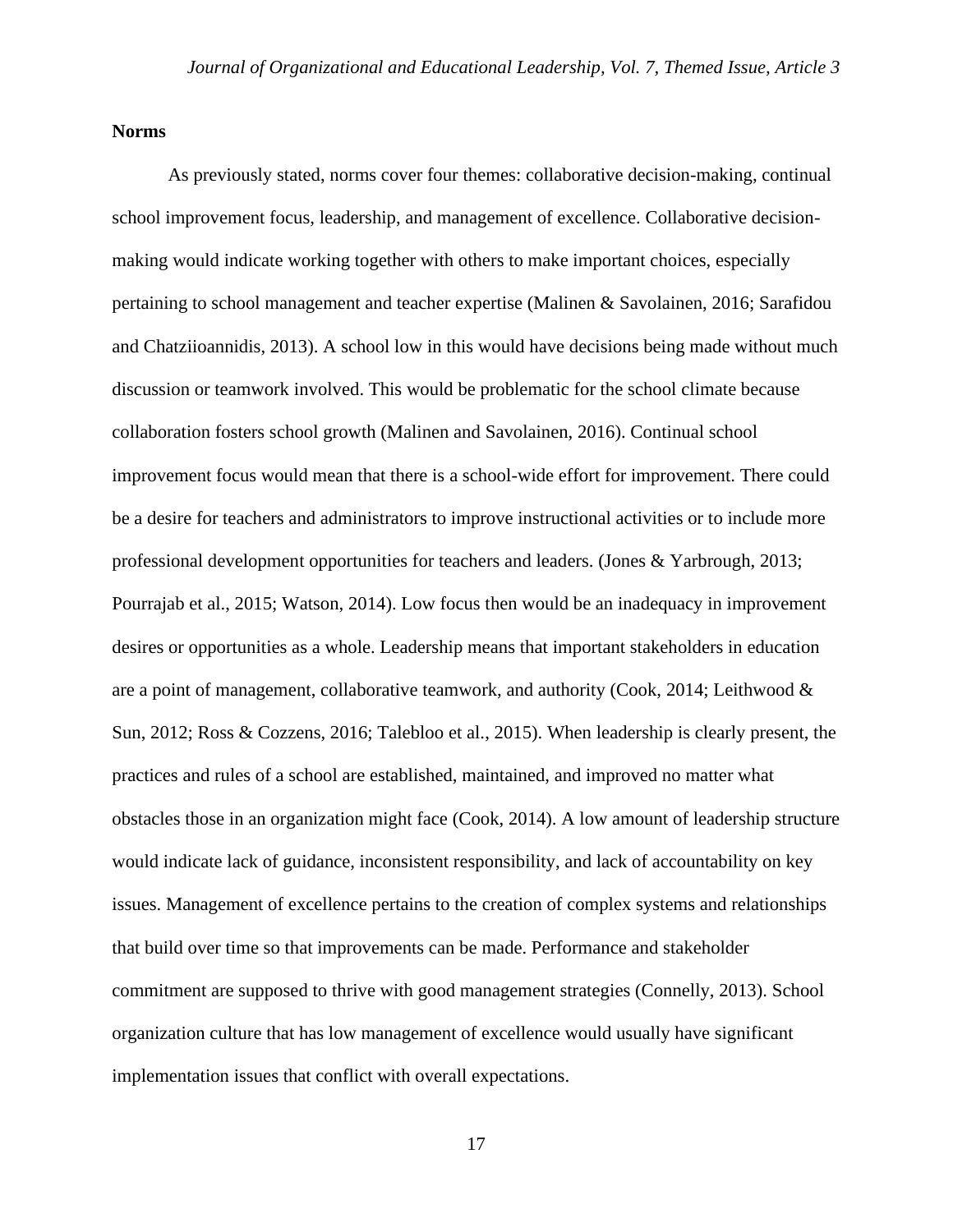#### **Beliefs**

Beliefs are classified as follows: concern for school and stakeholders, professionalism, and teaming. Concern for school and stakeholders, when high, encourages organizational behaviors that get people involved from different levels of decision making. Key decisionmakers and participants emerge because there is a concern for the well being of everyone (DiPaola & Tschannen-Moran, 2014). Student performance is likely to go up (DiPaola & Tschannen-Moran, 2014; Somech, 2016; Talebloo et al., 2015). The opposite would be accurate to say if there were little to no concern for what happens with school and stakeholders. If there is no need to worry about the condition of what is happening, then the results are less likely to matter as well. Professionalism involves the development of consistent organizational citizenship behaviors that increase the quality programs, ethics, standards and courtesies that are displayed (Batts, 2019). Being a professional is not always seen within school culture, and the lack of role models for it can encourage disruptive or indifferent behaviors to persist to the point where performance suffers. Teaming refers to teachers working and collaborating with others, including teachers and administrators (Baeten & Simons, 2016). This has the added benefit of gaining more ideas about what works for students (Mandel  $&$  Eiserman, 2016). High teaming ability means more unique opportunities for growth and challenge. It brings about more positivity to the school climate (Bullough, 2015). Teachers can coordinate lessons and organizational frameworks so that students can receive supports within and across classrooms. Not all teachers have this opportunity, and a low teaming culture would have most teachers working independently without the opportunity to network with other professionals.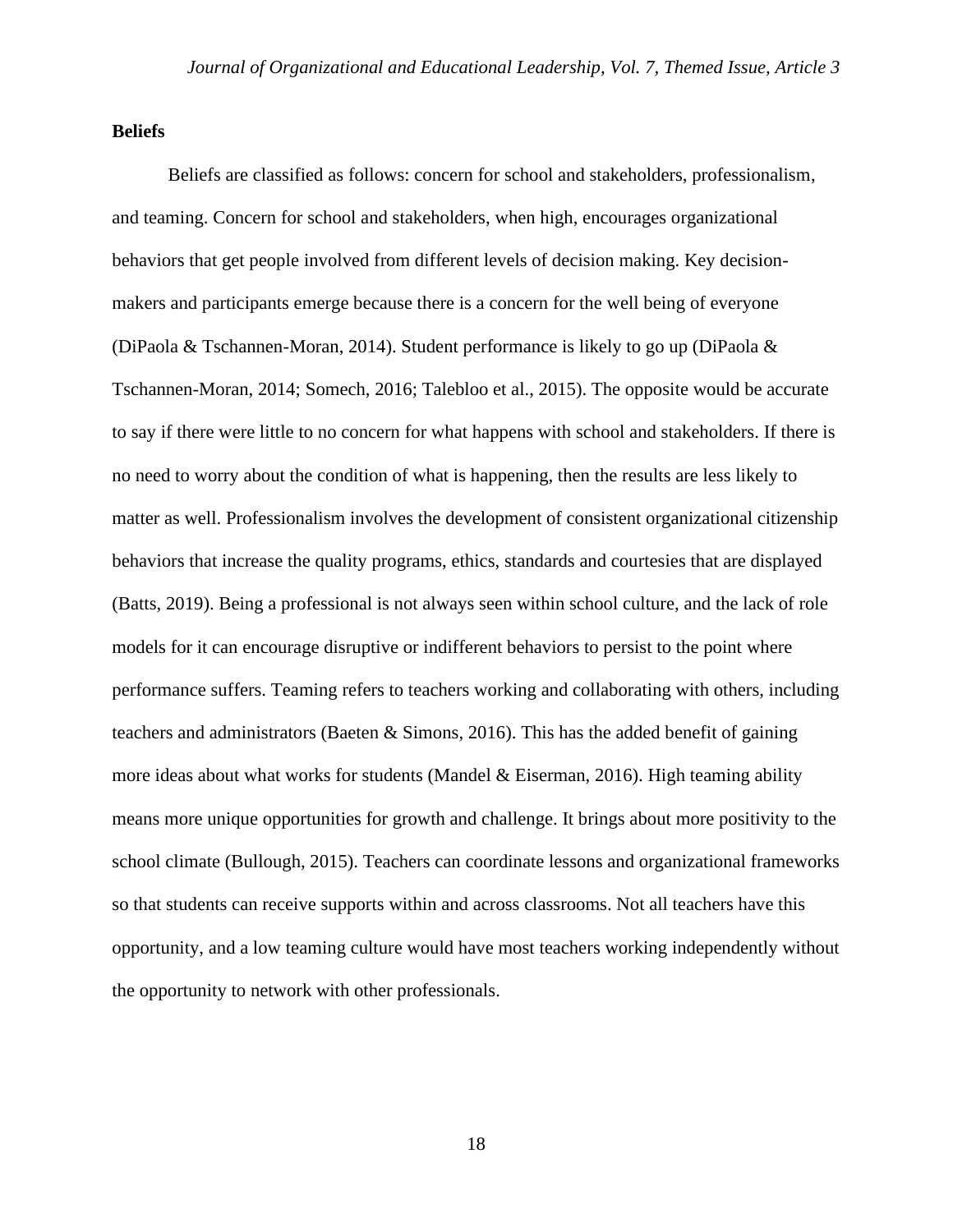#### **Core Values**

Core values within school culture focus on empowerment, human resource needs, and intent and direction. Empowerment can describe an ability to feel responsible within job roles and have authority because of information access, resources, and decision-making within an organization (Vining et al., 2019). High levels of empowerment would allow any participant the ability to be who they want to be and have the inner strength necessary to reach their goals. It would not just stop at an individual level. The belief that people can make a difference would also be shared as an organization, which in turn can provide the fuel needed for improving student performance (Lee & Nie, 2017). Low levels of empowerment mean a lack of confidence and competence for all involved. Addressing human resource needs has been shown to be crucial in developing school culture and school performance (Boudreaux, Martin, & McNeal, 2016). Addressing human resources at an average or high level would mean that students, teachers, administrators, and other stakeholders have the necessary supports available for success in an organization (Rania et al., 2014). The expectations and standards would actually reflect the people involved (Boudreaux et al., 2016). Low levels would indicate that everyone is on their own and they cannot tap into their potential beyond what they currently have. There would be a lack of recognition of the critical role that everyone plays in school improvement, which would encourage people to just do what they have always done. Finally, intent and direction indicate that there are shared beliefs about the course of action for an organization (Edwards et al., 1996). High levels of intent and direction require a high amount of shared purpose to the point where group responsibility and accountability are not feared. This increases the likelihood of performance success (Batts, 2019). Knowing what to do and agreeing with others about it takes away stress and pressure that would exist if everything was placed on the shoulders of just one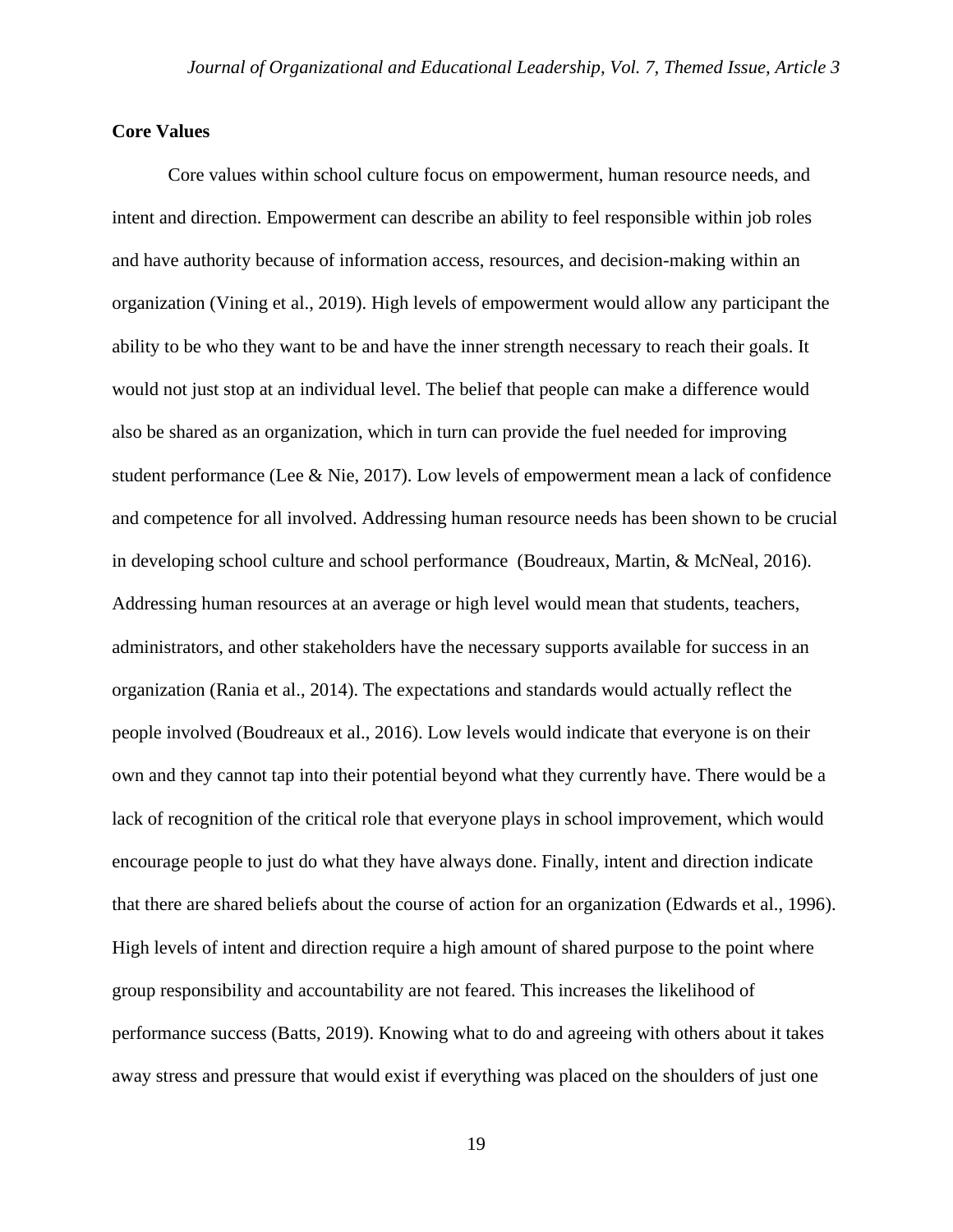person. If a problem occurs, it can be solved in a way that makes everyone even more supportive of one another moving forward. Low levels would cultivate more irresponsibility, more egodriven decisions, and more incoherence in terms of organizational purpose.

#### **Limitations**

The generalizability is limited only to the elementary schools that were part of the study. The type of convenience sampling done was efficient in gathering data, but it was based on whoever was available given the time, money, and protocol restrictions. The researcher had to use 16 approved schools within the state of Georgia, which limited the pool of respondents available and the chances of other schools being selected. From there, only teachers took the survey, which further reduced the amount of possible participants. Archived data access was also limited to the permissions given by IRB and school administrators. Despite the constraints, a great amount of data was available for analyses.

Also, the responses during the survey were based on teacher representations of school organization. In order to get a picture of organizational effectiveness, the organizations themselves would have to be represented by the characteristics given to them within the responses. This is similar to how school performance is represented by the student performance scores. There is a possibility for issues in responses or in archived data.

Furthermore, it is clear that a great amount of coordination and teamwork were needed for data collection, but it is unclear to what extent the analyses or instruments for this study were verified by other researchers or similar peers. It is known that past researchers have found the School Culture Survey to be useful within their research. There were IRB approved protocols in terms of how the study needed to be conducted and how data should be treated during analyses and reporting, so there was verification and consistency available for most of the procedures.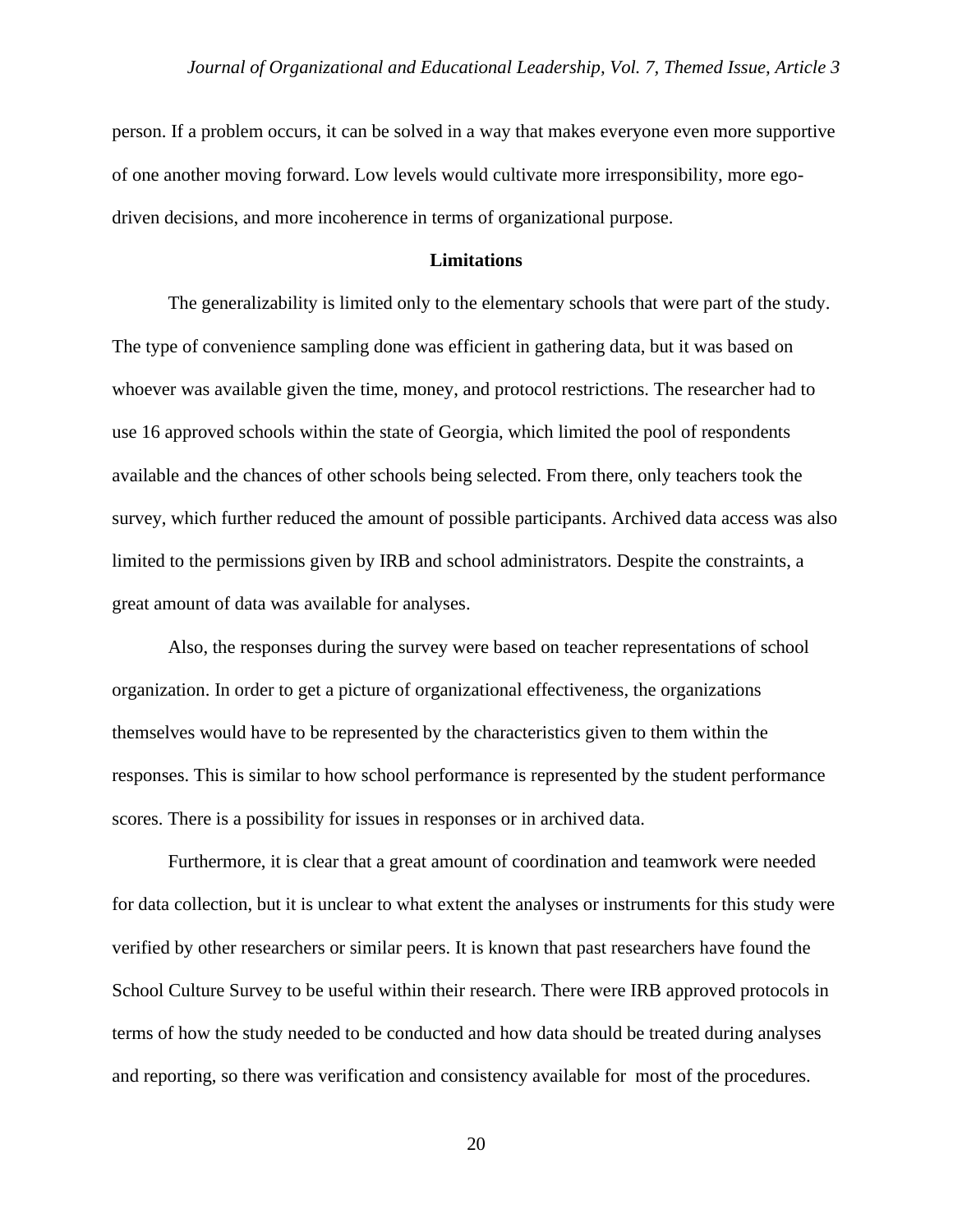Finally, school culture, school climate, and school organizational effectiveness are all defined according to the School Culture Survey. How high performing and low performing schools are defined may differ from study to study or from location to location. This could affect reliability of the results. If a researcher defines high performance as receiving a school rank in the top six or receiving a certain grade point average, this could potentially affect the results of a study because the way in which students are grouped would be determined by whatever definition is used. In this study, the top eight elementary schools out of the sixteen were labeled as high performing, and the bottom eight were classified as low performing schools. If going by CCRPI scores for the elementary schools, there was only one high performing school and five low performing schools. Performance had to be redefined in a practical manner so that there could be sufficient data analyses for the study.

#### **Recommendations**

First of all, correlational studies are not causal in nature. To get more information on cause and effect, more research would have to be done that addresses whether or not school organizational effectiveness influences school performance. A quantitative or mixed methods study that includes an experiment or quasi-experiment would help to investigate this further. Consideration should also be given to a qualitative or mixed methods study that explores definitions of important constructs through interviewing. A sample of teachers and administrators could be interviewed about their experiences. They could provide descriptions on what organizational effectiveness and high performance mean to them.

Secondly, convenience sampling was the preferred method for gathering participants, but a variety of sampling techniques could be used in addition to convenience sampling that helps strengthen the design in future research. For instance, the survey could be administrated in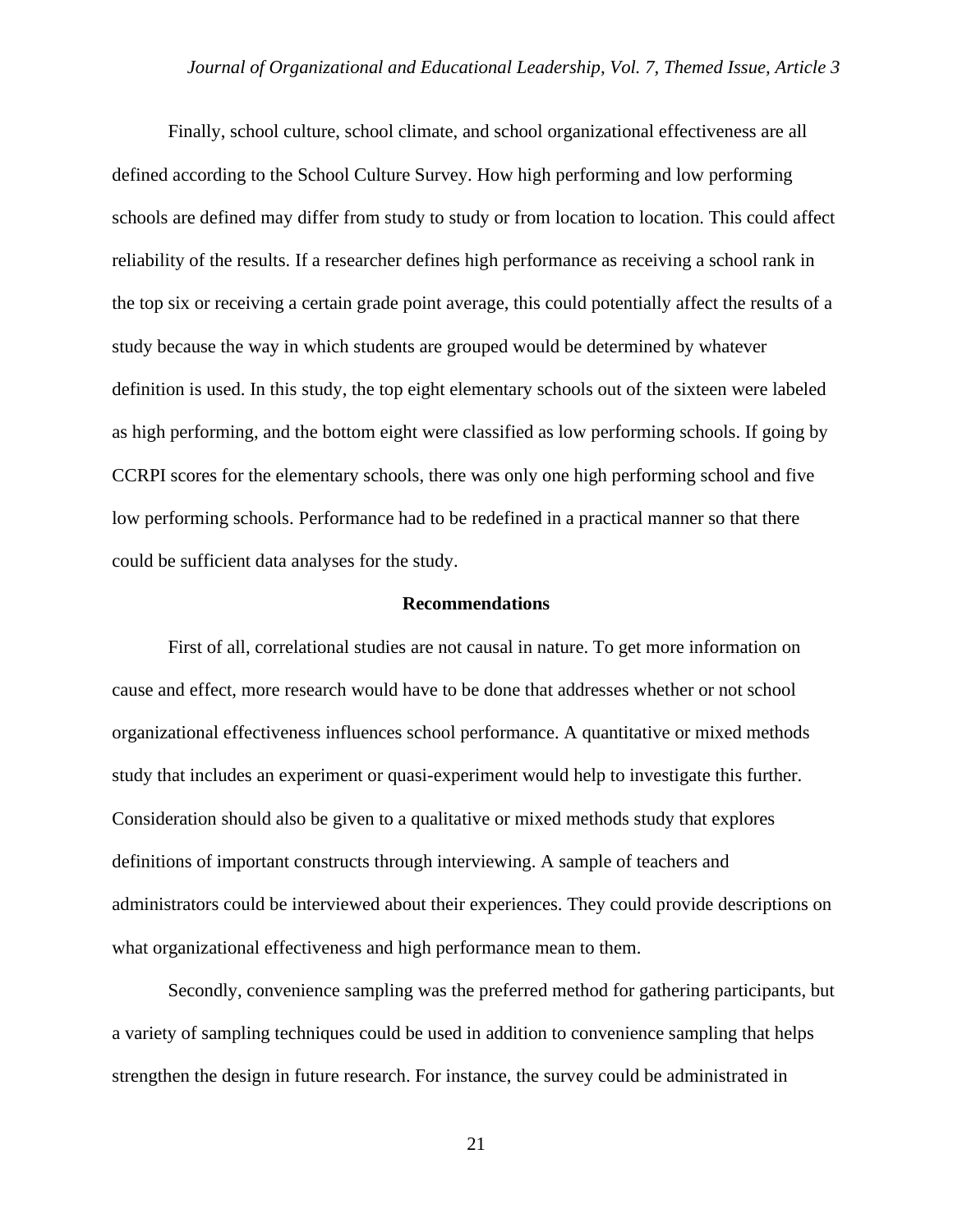multiple sessions, and there could have been a random selection of which respondents would have been administered the survey for each session.

Thirdly, there are different ways to operationally define school culture, climate, and effectiveness. Future research can be done comparing the results using different instruments, creating replication studies with different grade levels, or seeing if significant differences in effectiveness scores can be found between teacher respondents and other types of respondents. Student performance results could be further sorted according to grade level, learning style, teaching beliefs, or demographic information.

Moreover, there were different reliability techniques employed for the study, especially where the testing instruments were concerned. Future research about this topic would benefit from the use of inter-rater reliability techniques, where peers or researchers would give a score or rating to certain aspects of the study. For example, determining the high and low performing schools could have required two or three people to create individual scores. This score could be combined to determine a final score or rank for the 16 elementary schools in the study so that each school could be sorted accordingly. Future research could also benefit from using equivalent forms within one or more sessions of survey dissemination. Using similar but alternative versions of a survey would give more protection and authenticity to participant responses.

Finally, it varies from resource to resource as to what is acceptable within parametric and nonparametric testing. It could be possible for future research to compare results based on different assumptions, such as those presented in parametric vs. nonparametric testing, ideal organizational structure vs. practical organizational structure, or classical management vs. behavioral management.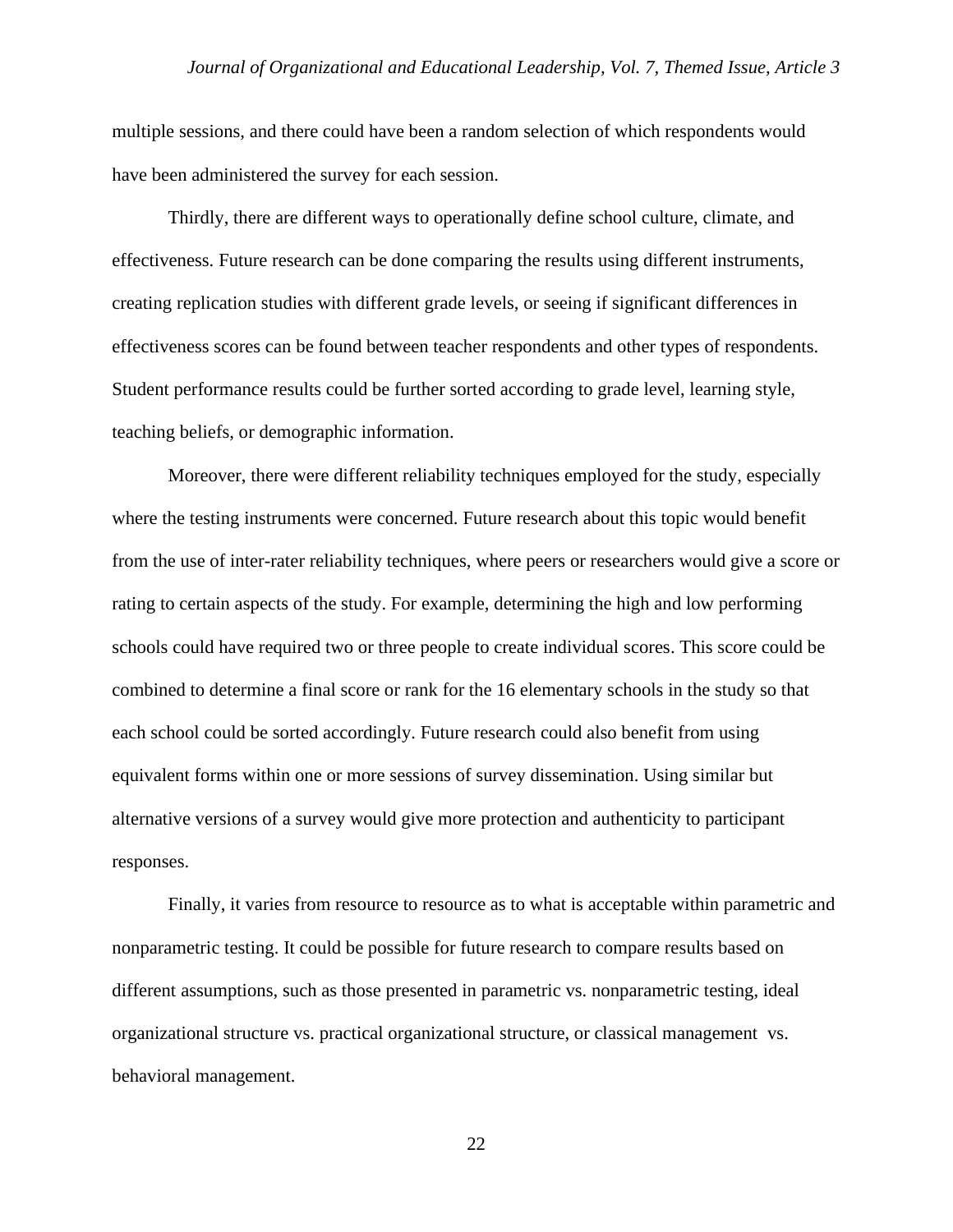#### **Conclusion**

Students are not improving in terms of performance as fast as expected. Answers for why this is must be determined. One possibility is that significant differences in school organization may exist between high performing and low performing schools. The other possibility is that there may exist some relationship between school organizational effectiveness and school performance. Within the context of this study, it was determined that high performing elementary schools had significantly higher organizational effectiveness than low performing elementary schools in the following areas: (a) collaborative decision-making, (b) continual school improvement focus, (c) leadership, (d) management of excellence, (e) concern for school and stakeholders, (f) professionalism, (g) teaming, (h) empowerment, (i) human resources needs, and (j) intent and direction. It was also determined that a negative correlation existed between school effectiveness and school performance. This actually turns out to be a good thing because a high ranking in terms of school performance has a low number. Therefore, high effectiveness can be linked to better student performance. This study and its results would interest policy makers and stakeholders in education who need to know more about organizational culture, organizational structure, management systems, evidence-based practices, and correlational research.

#### **References**

- Baeten, M., & Simons, M. (2016). Innovative field experiences in teacher education: Studentteachers and mentors as partners in teaching. *International Journal of Teaching and Learning in Higher Education, 28*(1), 38-51. http://www.isetl.org/ijtlhe
- Batts, W. L., Jr. (2019). *The impact of school organization on school performance at selected low and high performing elementary schools in Georgia* [Doctoral dissertation, Valdosta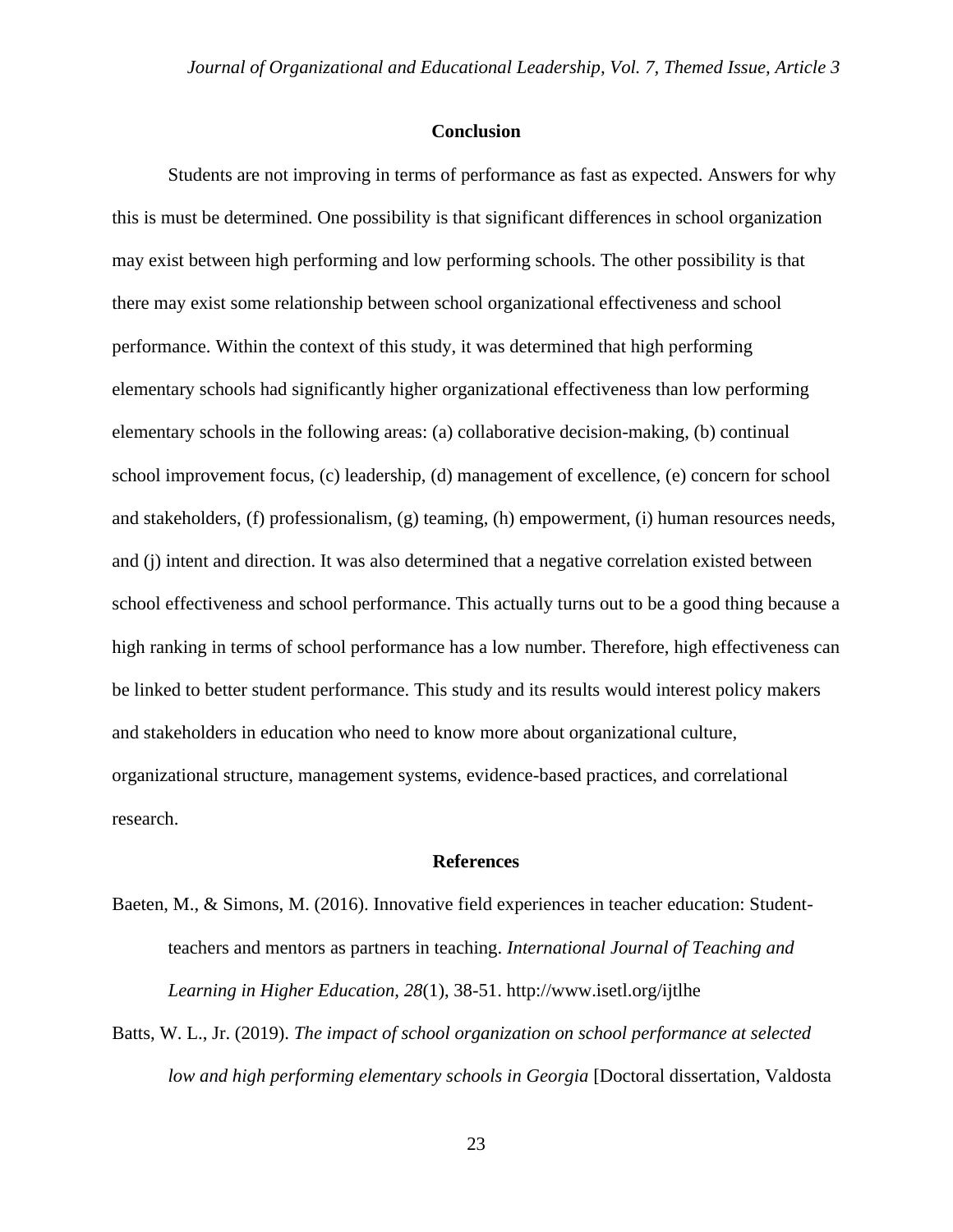State University]. Odum Library: Vtext.

https://vtext.valdosta.edu/xmlui/handle/10428/4092

- Boudreaux, M. K., Martin, R., & McNeal, L. (2016). Perceptions and relationships to school resources and academic achievement: Implications for the principal as instructional leader. *International Journal of Research Studies in Education, 5*(4), 31-44. https://doi.org/10.5861/ijrse.2016.1338
- Bullough, R. V., Jr. (2015). Teaming and teaching in ECE: Neoliberal reforms, teacher metaphors, and identity in Head Start. *Journal of Research in Childhood Education, 29*(3), 410-427. https://doi.org/10.1080/02568543.2015.1050563
- Connelly, G. (2013). *School culture: An accurate view*. NAESP Principal. https://www.naesp.org/sites/default/files/Postscript\_ND13.pdf
- Cook, J. W. (2014). Sustainable school leadership: The teachers' perspective. *International Journal of Educational Leadership Preparation, 9*(1), 1-17. http://www.ncpeapublications.org
- Creswell, J. W. (2013). *Research design: Qualitative, quantitative, and mixed methods approaches.* SAGE.
- Danielson, C. (2002). *Enhancing student's achievement. A framework for school improvement*. Association for Supervision and Curriculum Development.
- de Winter, J. F. C. and Dodou, D. (2010). Five-Point Likert items: t test versus Mann-Whitney-Wilcoxon (Addendum added October 2012). *Practical Assessment, Research, and Evaluation, 15*(11), 1-16. https://doi.org/10.7275/bj1p-ts64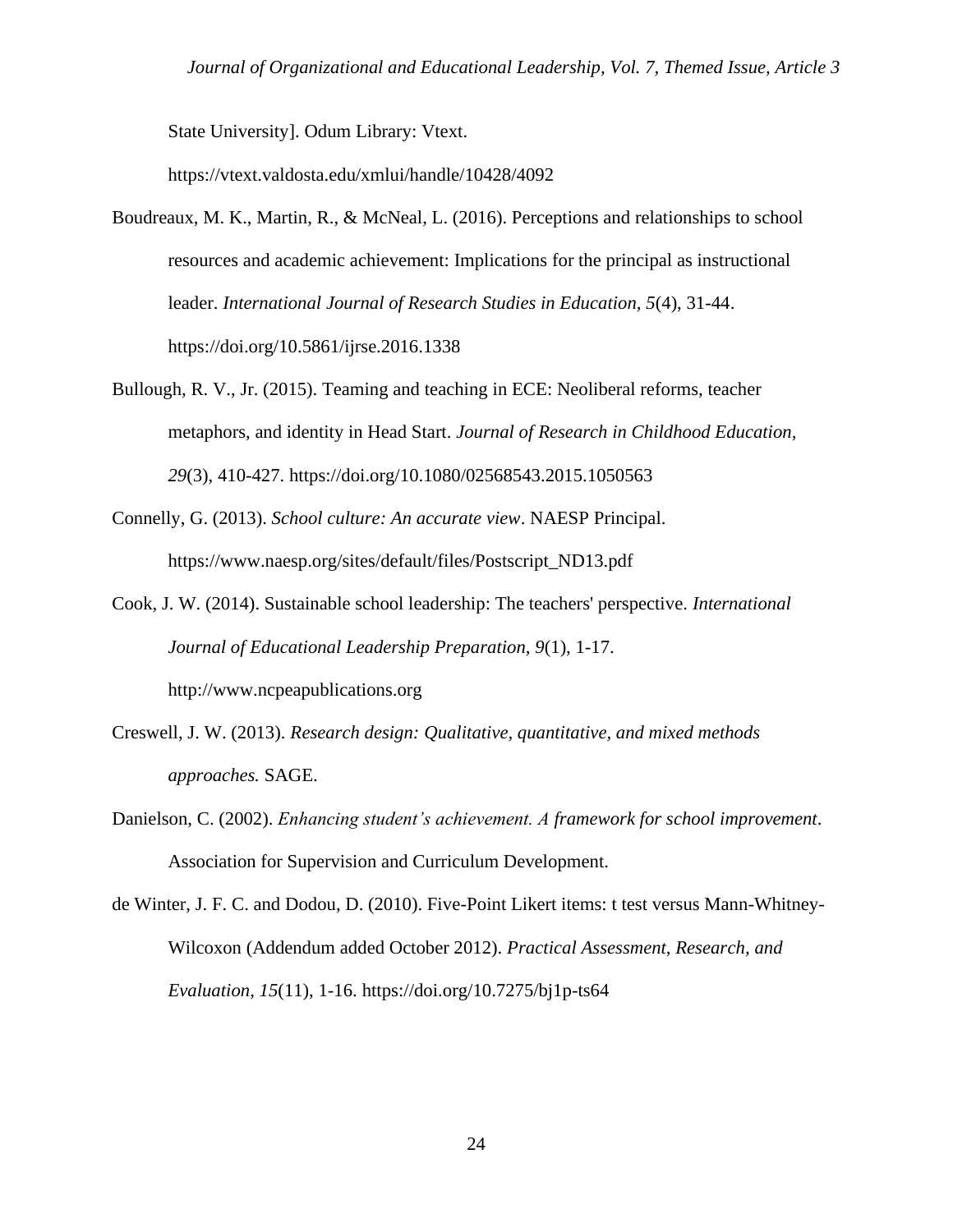- DiPaola, M., & Tschannen-Moran, M. (2014). Organizational citizenship behavior in schools and its relationship to school climate. *Journal of School Leadership, 11*(5), 424-447. https://doi.org/10.1177/105268460101100503
- Dragoset, L., Thomas, J., Herrmann, M., Deke, J., James-Burdumy, S., Graczewski, C., Boyle, A., Tanenbaum, C., Giffin, J., & Upton, R. (2016). *Race to the Top: Implementation and relationship to student outcomes* (NCEE 2017-4001). National Center for Education Evaluation and Regional Assistance, Institute of Education Sciences, U.S. Department of Education. https://files.eric.ed.gov/fulltext/ED569959.pdf
- Dreger, K. C. (2017). *Quasi-Experimental study of middle school tokens, behaviors, goals, preferences, and academic achievement* [Doctoral dissertation, Valdosta State University]. Odum Library: Vtext. https://vtext.valdosta.edu/xmlui/handle/10428/2831
- Edwards, J. L., Green, K. E., & Lyons, C. A. (1996). *Factor and Rasch analysis of the school culture survey.* Annual Meeting of the American Educational Research Association. http://files.eric.ed.gov/fulltext/ED401290.pdf
- Ferdous, J. (2017). A journey of organization theories: From classical to modern. *International Journal of Business, Economics and Law, 12*(2), 1-4. https://www.ijbel.com/
- Hair, J. F., Hult, G. T. M., Ringle, C. M., & Sarstedt, M. (2017). *A primer on partial least squares structural equation modeling (PLS-SEM)* (2nd ed.). SAGE.
- Howell, W. G., & Magazinnik, A. (2017). Presidential prescriptions for state policy: Obama's Race to the Top initiative. *Journal of Policy Analysis and Management, 36*(3), 502–531. https://doi.org/10.1002/pam.21986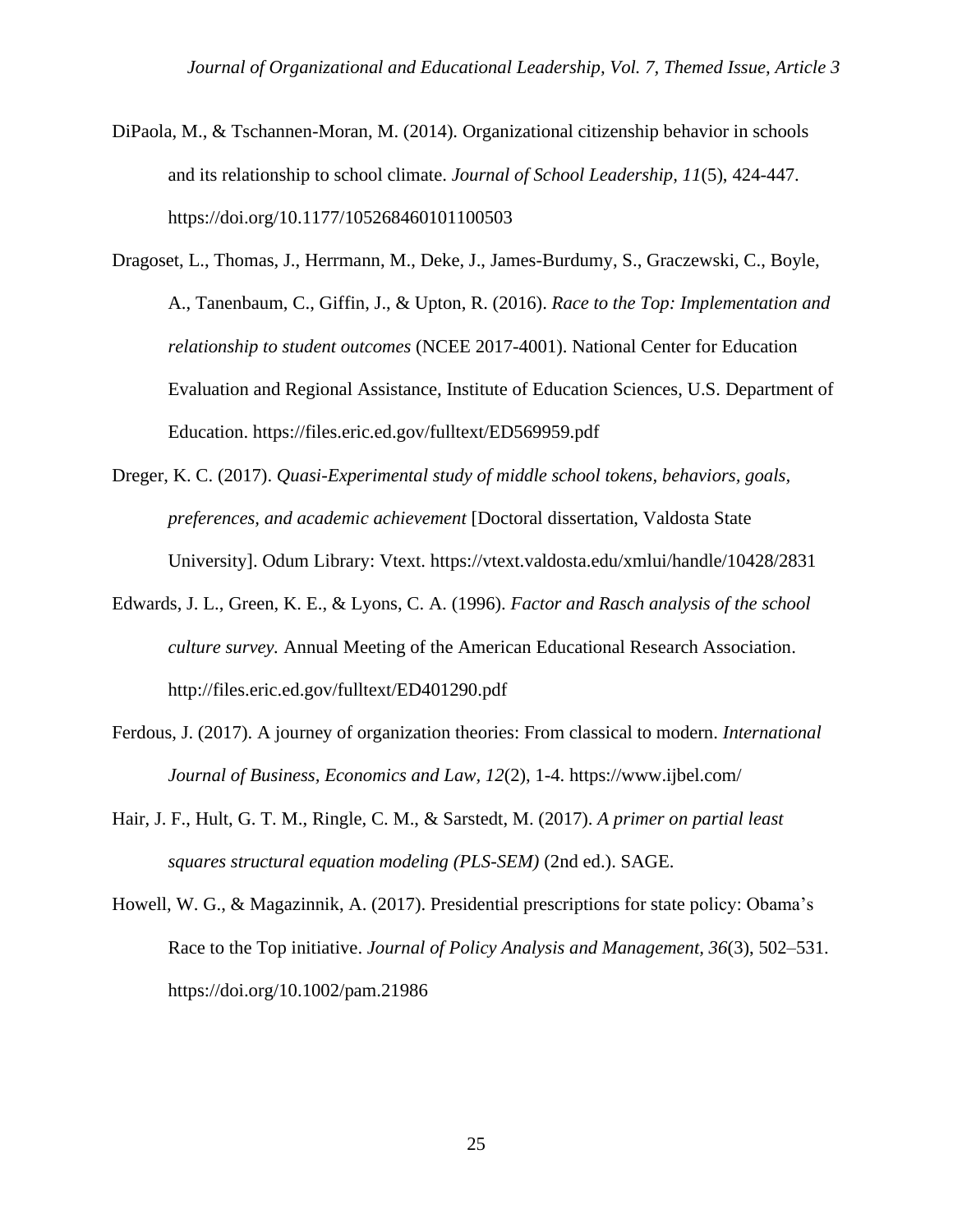Jones, L., Stall, G., & Yarbrough, D. (2013). The importance of professional learning communities for school improvement. *Creative Education, 4*(5), 357-361. https://doi.org/10.4236/ce.2013.45052

Lee, A. N., & Nie, Y. (2017). Teachers' perceptions of school leaders' empowering behaviours and psychological empowerment: Evidence from a Singapore sample. *Educational Management Administration & Leadership, 45*(2), 260-283. https://doi.org/10.1177/1741143215578448

- Leithwood, K., & Sun, J. (2012). The nature and effects of transformational school leadership: A meta-analytic review of unpublished research. *Educational Administration Quarterly, 48*, 387-423. https://doi.org/10.1177/0013161X11436268
- Malinen, O. P., & Savolainen, H. (2016). The effect of perceived school climate and teacher efficacy in behavior management on job satisfaction and burnout: A longitudinal study. *Teaching and Teacher Education, 60,* 144-152. https://doi.org/10.1016/j.tate.2016.08.012
- Mandel, K., & Eiserman, T. (2016). Team teaching in high school. *Educational Leadership, 73*(4), 74-77. http://www.ascd.org/
- McLeod, R. P. (2012). An examination of the relationship between teachers' sense of efficacy and school culture. [Doctoral dissertation, University of Toledo]. OhioLINK Electronic Theses and Dissertations Center.
- Mertler, C. A., & Vannatta, R. A. (2005). *Advanced and multivariate statistical procedures.* Pyrczak Publishing.
- Onday, O. (2016). Classical to modern organization theory. *International Journal of Business and Management Review, 4*(2), 15-59. https://www.eajournals.org/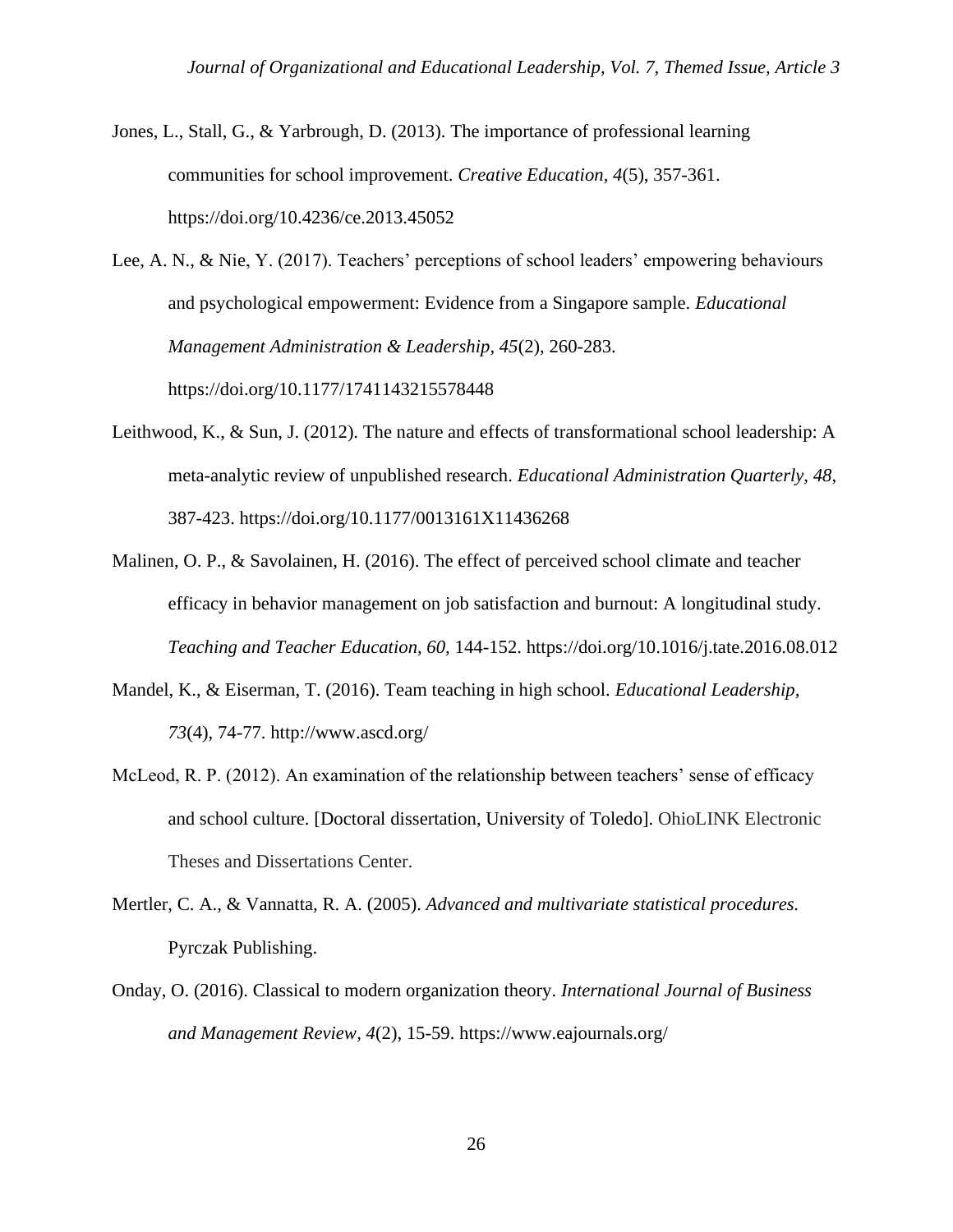- Ott, J. S., Parkes, S. J., & Simpson, R. B. (2008). *Classic readings in organizational behavior.* Thomson/Wadsworth.
- Pourrajab, M., Basri, R., Daud, S. M., & Asimiran, S. (2015). The resistance to change in implementation of total quality management (TQM) in Iranian schools. *The Total Quality Management Journal, 27*(5), 532-543. https://doi.org/10.1108/TQM-04-2013-0044
- Rania, N., Siri, A., Bagnasco, A., Aleo, G., & Sasso, L. (2014). Academic climate, well‐being and academic performance in a university degree course. *Journal of Nursing Management, 22*(6), 751-760. https://doi.org/10.1111/j.1365-2834.2012.01471.x
- Ross, D. J., & Cozzens, J. A. (2016). The principalship: Essential core competencies for instructional leadership and its impact on school climate. *Journal of Education and Training Studies, 4*(9), 162-176. http://jets.redfame.com
- Saphier, J., & King, M. (1985). Good seeds grow in strong cultures. *Educational Leadership, 42*(6), 67-74. http://www.ascd.org/publications/educational-leadership.aspx
- Sarafidou, J. O., & Chatziioannidis, G. (2013). Teacher participation in decision making and its impact on school and teachers. *International Journal of Educational Management, 27*(2), 170-183. https://doi.org/10.1108/09513541311297586
- Scheerens, J., & Creemers, B. P. (1989). Conceptualizing school effectiveness. International *Journal of Educational Research, 13*(7), 691-706. https://doi.org/10.1016/0883- 0355(89)90022-0

Slavin, R.E. (1992). *Research methods in education* (2nd ed.). Allyn and Bacon.

Somech, A. (2016). The cost of going the extra mile: The relationship between teachers' organizational citizenship behavior, role stressors, and strain with the buffering effect of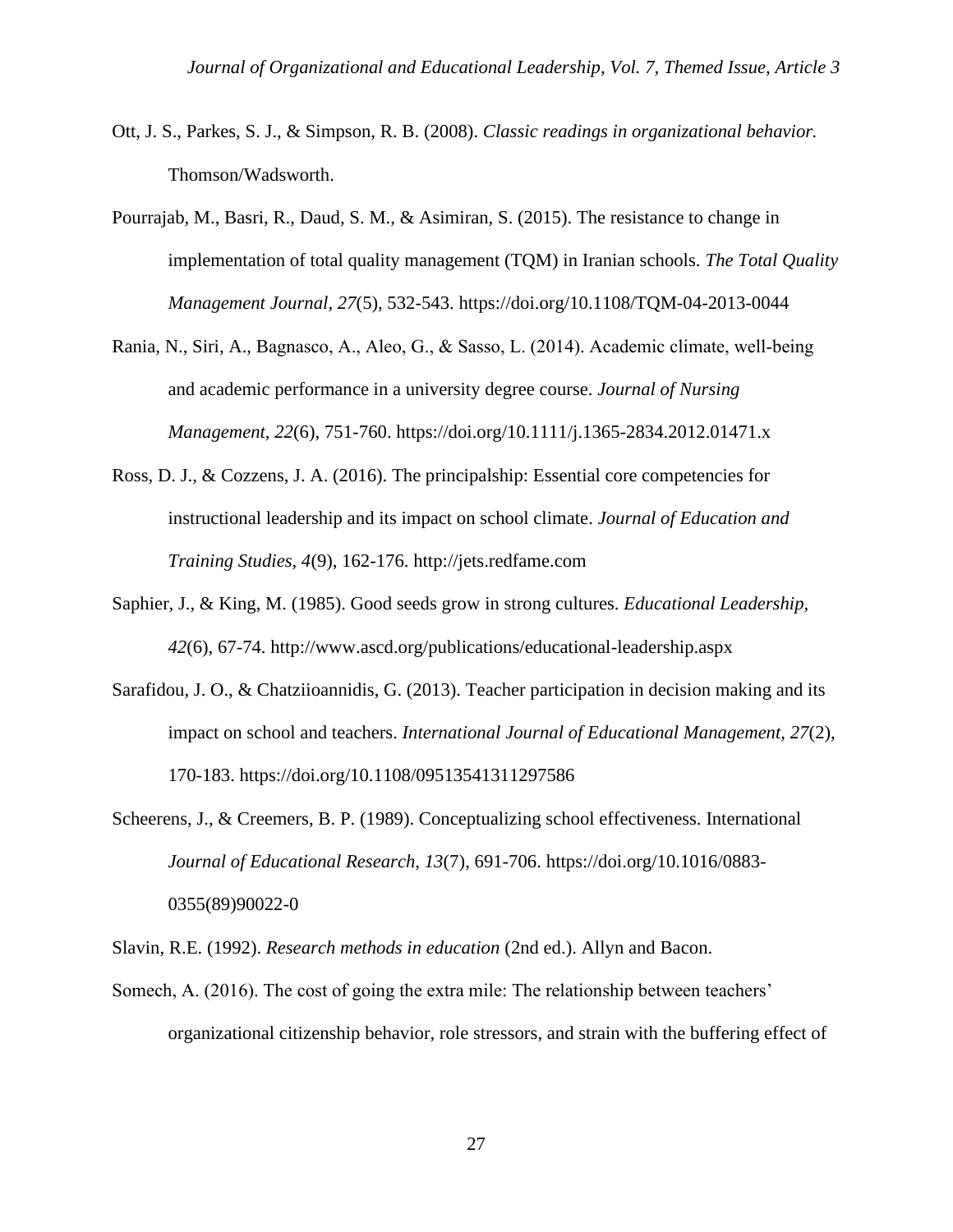job autonomy. *Teachers and Teaching, 22*(4), 426-447. https://doi.org/10.1080/13540602.2015.1082734

- Steed, H. (2019). *2018 changes to the College and Career Ready Performance Index (CCRPI).*  The Governor's Office of Student Achievement. https://gosa.georgia.gov/2018-changescollege-and-career-ready-performance-index-ccrpi
- Swindlehurst, K., Shepherd, K., Salembier, G., & Hurley, S. (2015). Implementing response to intervention: Results of a survey of school principals. *Rural Special Education Quarterly, 34*, 9-16. https://doi.org/10.1177/875687051503400203
- Talebloo, B., Basri, R. B., Hassan, A., & Asimiran, S. (2015). A survey on the dimensionality of organizational citizenship behaviour in primary schools: Teacher's perception. *International Journal of Education, 7*(3), 12-30. https://doi.org/10.5296/ije.v7i3.7833
- Vining, M. B., Truby, W. F., Tsemunhu, R. E., Green, R. B., Lairsey, J. D., & Dreger, K. C. (2019). The influence of organizational structure on teacher empowerment: A case study of a Title I elementary school. *Journal of Education & Social Policy, 6*(2), 1-9. http://jespnet.com/journals/Vol\_6\_No\_2\_June\_2019/
- Watson, C. (2014). Effective professional learning communities? The possibilities for teachers as agents of change in schools. *British Educational Research Journal, 40*(1), 18-29. https://doi.org/10.1002/berj.3025
- Yoon, K. S., Duncan, T., Lee, S. W. Y., Scarloss, B., & Shapley, K. L. (2007). *Reviewing the evidence on how teacher professional development affects student achievement. Issues & answers* (REL 2007-No. 033). Regional Educational Laboratory Southwest (NJ1). https://ies.ed.gov/ncee/edlabs/regions/southwest/pdf/rel\_2007033.pdf